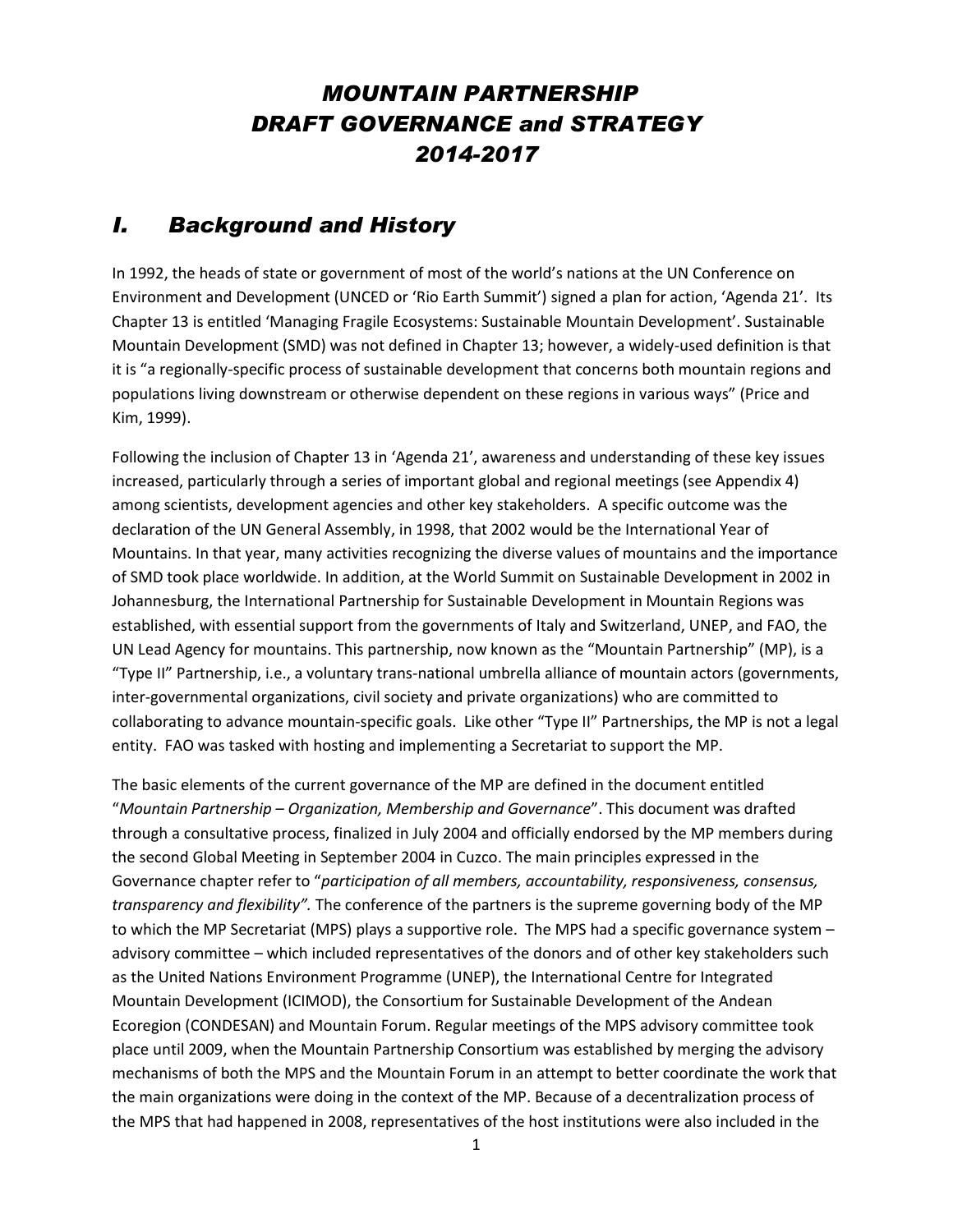Consortium jointly with other key organizations. In February 2012 the Consortium decided to modify the governance structure of the MP and MPS.

Over the past decade, the number of members of the MP has grown to 212 (as of May 2013), including 50 national governments, 16 inter-governmental organizations, and over 146 other organizations of great diversity in every respect. Many actions in support of SMD have been accomplished at all levels from the global – including three paragraphs in the Outcome Document of the 2012 'Rio+20' UN Conference on Sustainable Development – to the local. The MPS has played an important role in creating an enabling environment for key actors to work together towards joint goals. At the same time, many other valuable joint actions have been accomplished by MP members. Nevertheless, many of the active members of the MP recognize that ten years after its establishment, it is time to redefine the MP goals and revitalize its activities. This document, which is based on the experiences and lessons learned from the last 10 years, presents the MP strategy and governance for the period 2014 to 2017.

# *II. Vision and Mission*

**VISION:** The members of the MP envision a world with increasing public and private sector attention, commitment, engagement, and investments in sustainable mountain development (SMD) that:

- Maintain and enhance the conservation, health, vitality and stewardship of mountain ecosystems for their inherent value and for the mutual benefit of mountain communities and those who live in the larger geographic regions which include mountains;
- Improve the social and economic well-being and livelihoods of, and opportunities for, both mountain people – particularly the most vulnerable – and those who live in the larger geographic regions which include mountains; and
- Empower mountain people to be fully engaged in the decision-making processes that determine the future of mountain communities and ecosystems, particularly in light of global change and globalization processes.

**MISSION:** The MP is a vibrant voluntary alliance of interested governments and organizations committed to working together with the common goal of achieving sustainable mountain development around the world. By tapping the wealth and diversity of resources, knowledge, information and expertise of and between its global membership, the MP stimulates concrete initiatives at all levels to improve quality of life and sustain healthy environments in the world's mountain regions.

# *III. Guiding Principles*

Activities, events and projects that take place under the auspices of the MP are guided by the following principles:

- **Mission-driven** MP activities focus on achieving the MP's mission;
- **Membership-driven** MP members determine the MP's goals and objectives;
- **Mutual responsibility and inclusiveness and engagement** Membership of the MP comes with responsibilities (see Section V.C) and requires reliability in keeping agreed-upon commitments;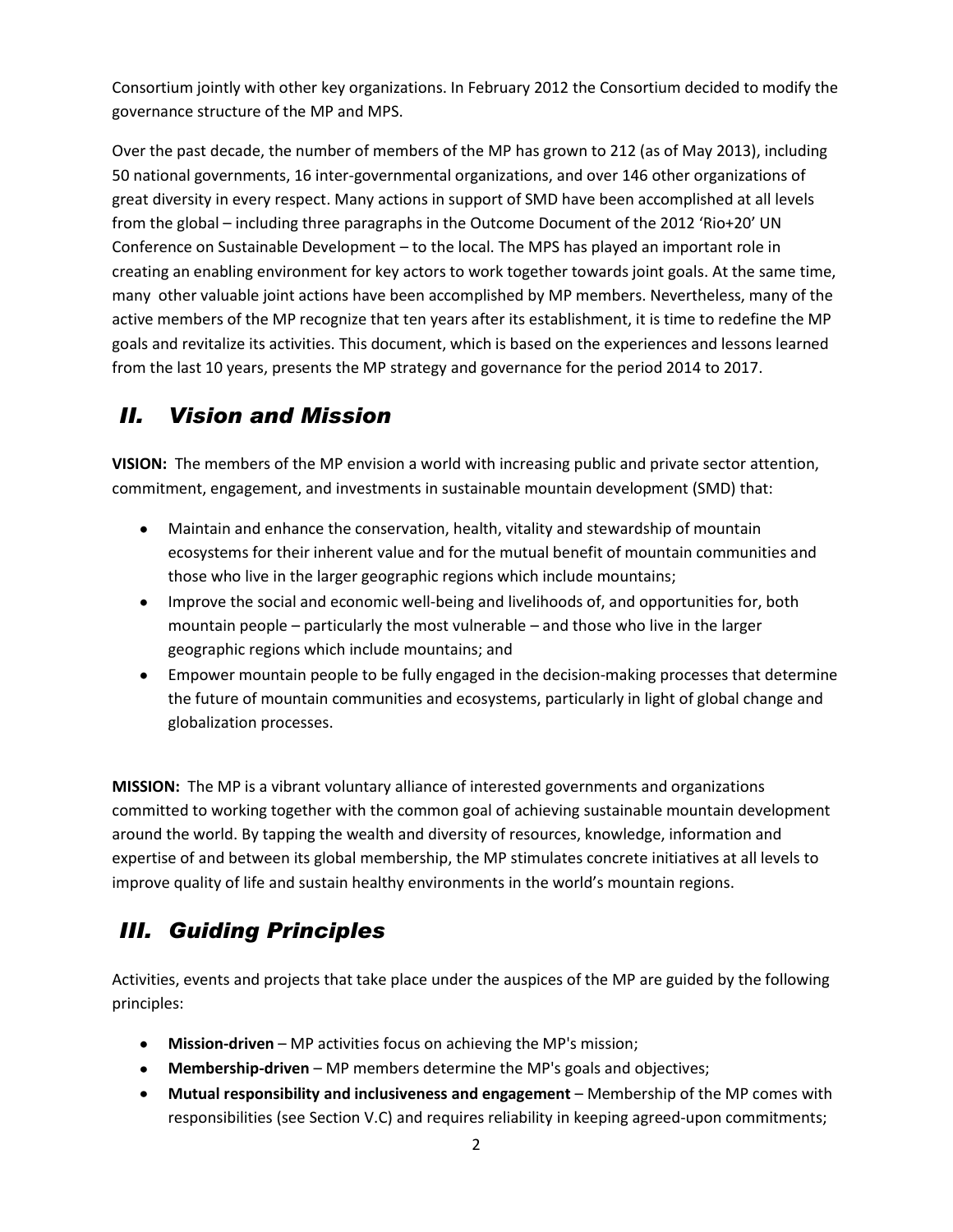- **Balanced and representative participation in governance** Balanced and representative participation is achieved both geographically in terms of major mountain regions and with regard to the diverse types of organizations that are MP members;
- **Transparency and collaboration** MP members vow to operate their partnership in an open, transparent and collaborative manner, including transparency on all financial matters related to the MP and collaboration not only between and among MP members but also with entities that are committed to advancing SMD that are not members of the MP;
- **Consensus-based decision making** MP members strive to make decisions about the future direction of their partnership by consensus (defined in Section VI);
- **Balance of flexibility and focus** MP members strive to balance the desire to be flexible and result-oriented with the need to stay focused on achieving consensus-based goals and results;
- $\bullet$ **Building on existing activities** -- While defining the bi-annual work plans, MP members strive to maximize synergies, building on current activities/initiatives and member strengths.

# *IV. Functions and objectives (outcomes)*

The members of the MP intend their partnership to be an active and critically important platform for advancing the global agenda on sustainable mountain development. As such, membership of the MP should be an added value and not a burden – the MP should support members to implement their specific mountain-related mandate and initiatives more effectively, visibly and collaboratively and to embed them into the global "mountain agenda". Below, several functions are listed for which the Partnership has a comparative advantage and which require joint action to be achieved. The specific objectives enumerated under each of these functional areas in section VII.A are fulfilled through projects, events and activities that are undertaken in the context of the MP by members acting independently or jointly, either with other MP members or with non-MP entities. These functions include:

- **Advocacy** -- global attention and awareness for SMD raised and tangible commitments from the international community made to achieving SMD and for mainstreaming SMD into policy processes;
- **Joint action** –joint projects which have impact on the ground promoted, and collaborative action among MP members and others on themes of relevance to sustainable mountain development facilitated.
- **Knowledge management and communication** (a) growing evidence and body of knowledge and experience about SMD, including traditional/indigenous knowledge as well as scientific and technical knowledge generated, validated and shared to support MP members in contributing to decision-making processes that lead to actions that foster SMD; -(b) useful information effectively communicated about activities, events, projects, reports, etc. relevant to SMD and key messages to the relevant target audiences (general public, policy makers, media, private sector, scientists) who have the potential to advance the mountain agenda and the larger goal of SMD.
- **Capacity development and technology transfer** –activities and projects promoted aimed at developing, increasing and sharing the capacity of MP members, mountain communities,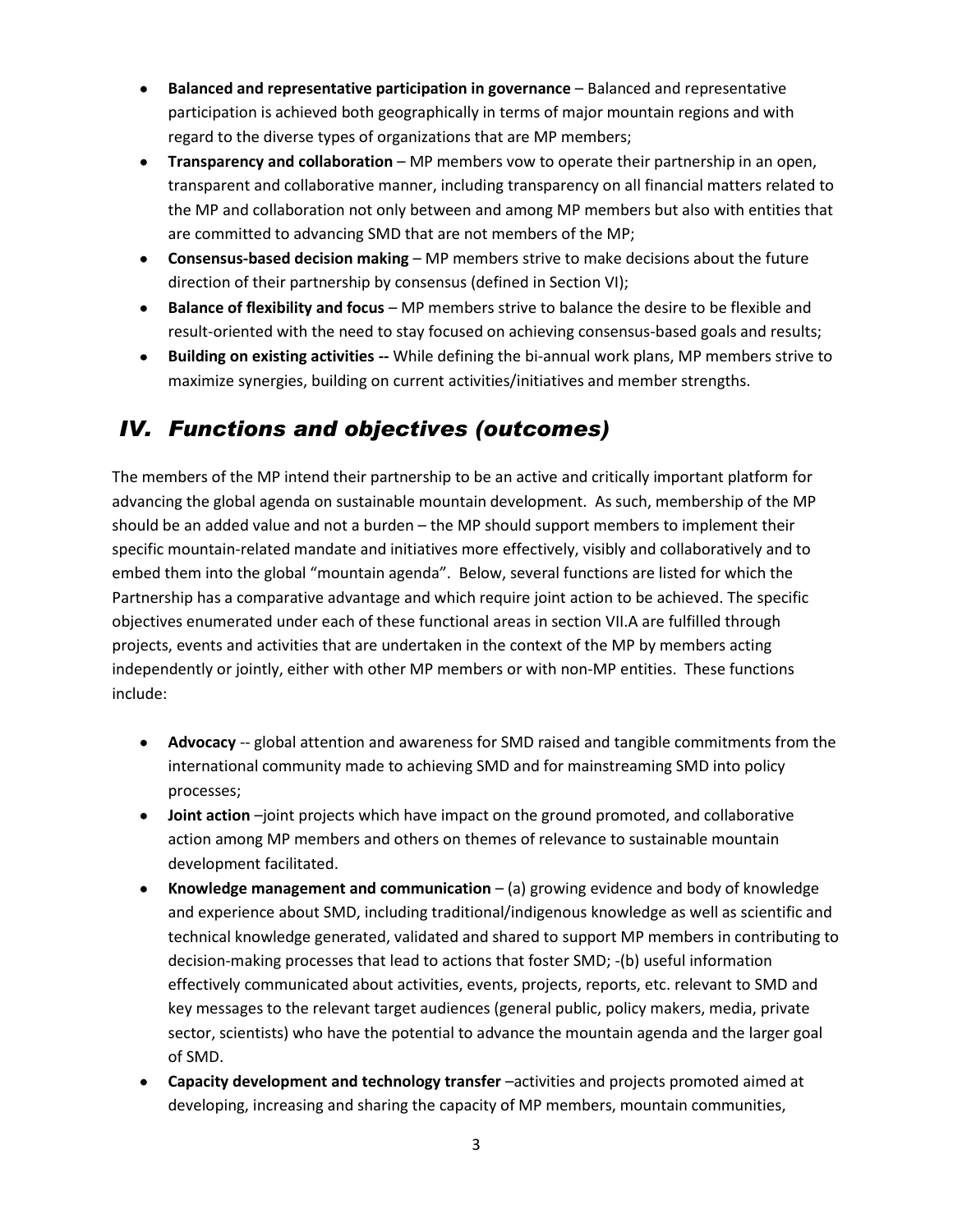mountain people, and institutions operating within the larger geographic areas that impact mountain regions or are impacted by changes that occur in these regions; activities and projects (such as South-South Cooperation mechanisms) promoted aimed at transferring beneficial technology that can assist other MP members, mountain communities, mountain dwellers, and institutions to achieve SMD;

- **Innovation** –a platform provided for informed and inspiring dialogue, particularly in the face of emerging challenges, so that new ideas can evolve, priorities can be better identified, and innovative solutions can be found and promoted;
- **Resource mobilization** -- critical funding needs, gaps and opportunities related to the mission of the MP and the larger goal of SMD identified, strategic advice provided and potential resource partners such as member countries, donor agencies, private foundations and corporations for financial and in-kind resources actively engaged.

In view of the number and diversity of MP members, the expectations and the perceptions about what the MP should be and should do are equally diverse. It is clear that not all functions have the same importance for all the MP members. This challenge needs to be recognized and requires flexibility and openness for compromise among the MP members.

# *V. Membership*

## *A. Criteria*

The MP is a self-governed voluntary association that is open for membership to governments and intergovernmental, civil society and private organizations that are actively engaged in and committed to achieving SMD. As such, individuals cannot be members. Governments and organizations that are members of MP must be committed to advancing SMD. They must also be willing and able to engage in dialogue and collaboration with representatives of other MP members to further SMD.

The criteria for establishing and maintaining membership of the Mountain Partnership include:

- Endorsement of the vision, mission and guiding principles of the Mountain Partnership;
- Active involvement in sustainable mountain development;
- Being a formal entity with a proven level of stability in terms of funding and organizational capacity, and nominating a Focal Point for regular interaction with members and the MPS;
- Willingness to join forces and cooperate with other MP members;
- Capacity to fulfill the membership roles and responsibilities, as defined below;
- Access to the information and communication technologies (e.g. computer, e-mail and Internet) to participate effectively in Mountain Partnership activities; ; and
- Access to resources (financial, in-kind or both) within the organization to invest in SMD and to play an active role in the MP.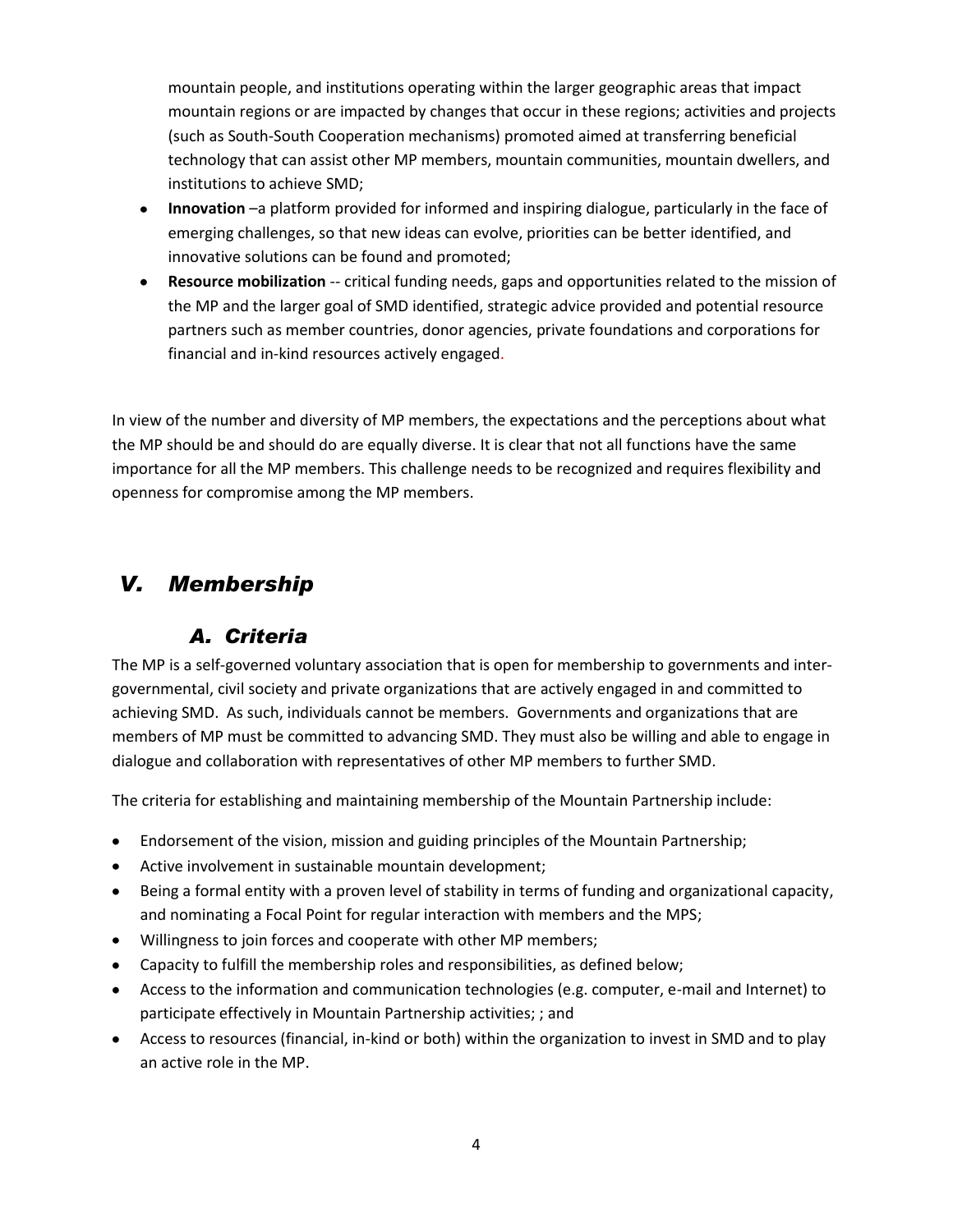Interested governments and institutions may apply to become members of the MP by submitting a request for membership to the MPS with a brief presentation of the purpose/mission and activities of the government or institution related to SMD, along with a description of the contribution that the organization or governmental unit intends to make for achieving the mission of the MP. The Steering Committee (defined below) will develop procedures for approving applications for membership and for ensuring that all organizations on the membership list are active members. It is suggested that membership in the MP has a duration of four years and can be renewed, based on evidence of engagement and commitment of the government/institution in implementing the mission of the Partnership.

## *B. Categories*

The following is a list of current and potential future categories of MP membership. This list is intended to serve as a guide for ensuring the representativeness of different categories of MP members in the governance and other activities of the Partnership, and not to limit the types of organizations that may apply for membership.

- Governments
	- National
	- Sub-national (Provinces, Municipalities, etc.)
- Intergovernmental Organizations
- Non-Governmental Organizations (NGOs) and Civil Society Organizations (CSOs)
	- International NGOs
	- Regional Level (Multi-Country) NGOs/CSOs
	- National Level NGOs/CSOs
	- Sub-national Level NGOs/CSOs
	- Foundations
- Private Sector Entities and Associations
	- Large Multi-National Corporations
	- Small and Medium Enterprises (SMEs)
	- Industry Associations
- Research / Education Organizations
	- International Research Organizations
	- National Level Research Organizations
	- Universities / University-based Research Centers
	- Research Networking/Facilitation Organizations
	- Training Organizations

In addition to these different types of organizations, the MP seeks to have representation from all of the major mountainous regions of the world, including but not limited to:

- 1. North & Central America and the Caribbean;
- 2. South America ;
- 3. Europe;
- 4. Asia and Pacific;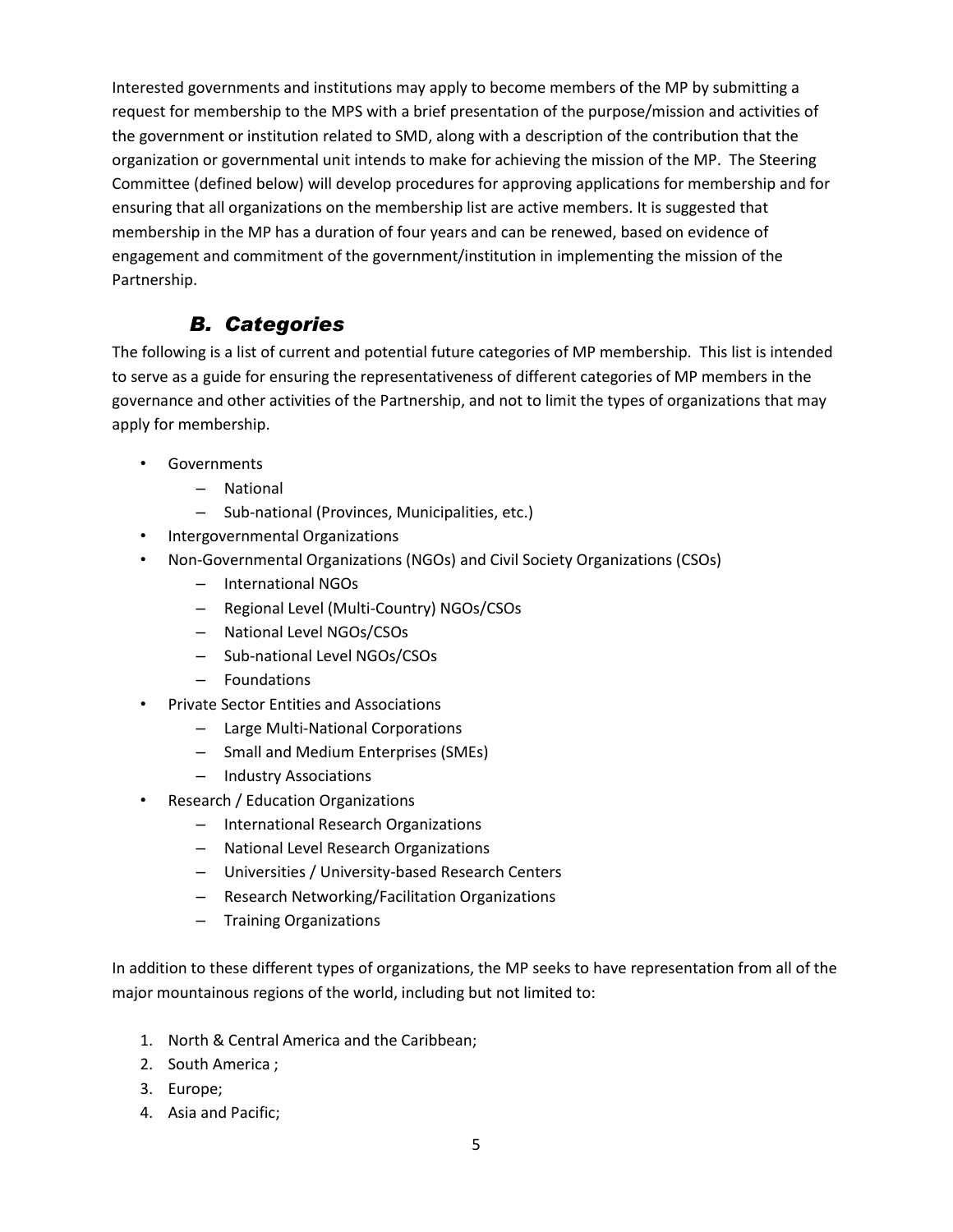- 5. Sub-Saharan Africa; and
- 6. Middle East and North Africa

The clustering of the current members according to the six regions is available in Appendix 5.

# *C. Responsibilities*

The members of the MP contribute collaboratively to the achievement of the functions of the MP (see Section IV). They communicate their foreseen engagements for advancing the mission of the MP among the MP members and ensure, as a matter of solidarity and reliability, the implementation of these engagements. This approach to "accountability" to the overall cause is an essential feature of a selfgoverning voluntary association, especially one that includes members that are as diverse as those of a "Type II" Partnership such as the MP. In particular, staff/representatives of MP members are expected to fulfill the following core roles and responsibilities:

- Participating, to the extent possible, in national and international fora, dialogues and negotiations related to SMD;
- Raising attention about the importance of prioritizing sustainable mountain development in national policies and international agreements and of making the voices of mountain communities heard;
- Sharing relevant information, expertise and experiences through various channels, including providing links to the Global Mountain Gateway<sup>1</sup> and to the websites of MP members; contributing success stories, case studies, good practices, and/or lessons learned to the MP members and databases; and participating in virtual discussions and electronic conferences;
- Engaging in capacity development activities on SMD in their sphere of influence, both as providers of training and as beneficiaries of capacity development opportunities;
- Engaging in brainstorming events, think-tank processes and dialogues on innovation in sustainable mountain development in response to ongoing changes and in preparation for emerging challenges;
- Engaging in the identification and, whenever possible, the mobilization of funds to promote investments in mountain areas;
- raising awareness about the need to prioritize sustainable mountain development in national budgets;
- Initiating and/or participating in collaborative activities and joint initiatives with other members and engaging in technology transfer.

Since individuals cannot be members of MP, NGOs have a special responsibility in facilitating the participation of informal mountain community groups and ensuring that community voices are heard and receive the required attention.

 $\overline{\phantom{a}}$ 

 $<sup>1</sup>$  This is a Mountain Portal being developed by the Mountain Forum</sup>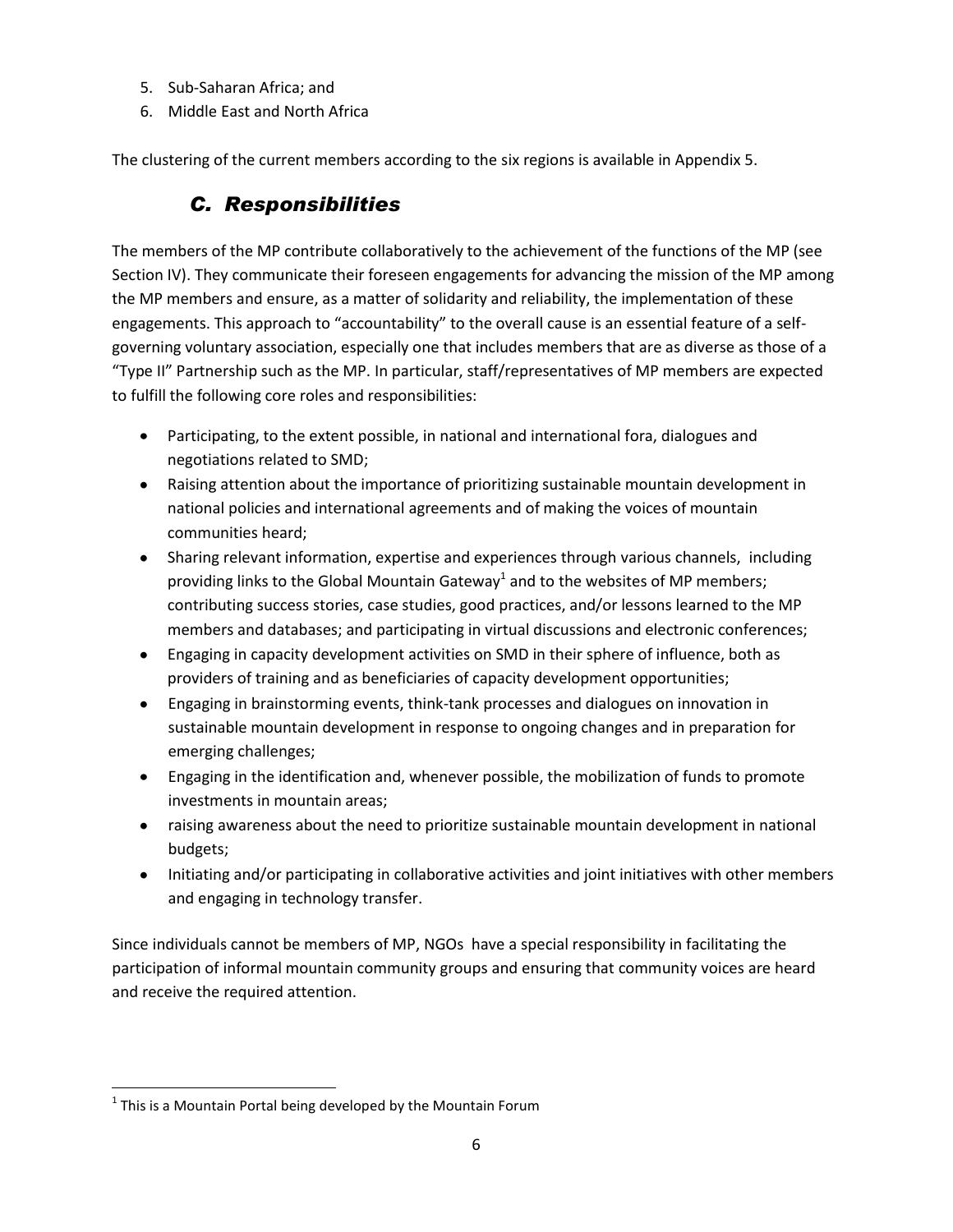MP members are required to indicate their commitment and contribution to Mountain Partnership activities -- financial, in-kind contributions, or both -- the form of which is at the discretion of each member. Organizations from developed countries are invited to pay a membership fee and are expected, to the extent possible, to make a financial contribution to a Mountain Partnership Facility (see section VII.A) which is being established to provide seed money support to collaborative initiatives by MP members. In-kind contributions can include the costs associated with the participation in MP activities and events, hosting of events by providing local support, providing staff time for capacity development, editorial or translation services, etc. Members are invited to regularly communicate their contributions and engagements to the MPS which in turn will publicise these contributions through the appropriate channels.

# *VI. Governing Philosophy and Mechanisms*

## *A. Philosophy*

As a self-governed voluntary association of governments and organizations committed to SMD, MP members recognize the need for some degree of supporting structure to fulfill the MPs mission. MP members seek to establish the minimum degree of structure that is consistent with the guiding principles, functions and objectives enumerated above, and necessary to effectively and efficiently achieve the outputs and activities described below. The cost associated with establishing and implementing these governance mechanisms are kept to a minimum in order to ensure that resources devoted to SMD are, to the greatest extent possible, directed towards projects and other activities that are of direct benefit to mountain communities and the ecosystems on which they, and many others, depend.

## *B. Mechanisms*

The principal mechanisms for governing MP activities, events, and projects include: meetings of the full membership of the MP, hereafter referred to as the General Assembly (GAs); a Steering Committee (SC) made up of a representative and balanced subset of MP members; and a Secretariat, hereafter referred to as the MP Secretariat (MPS). The roles and functions, composition and lines of accountability of each of these mechanisms are described below.

### **1. MP General Assembly**

**Role and Function:** GAs serve as the means by which the full membership of the MP develops and expresses its intentions regarding the future direction of the MP. Typically this is accomplished through the ratification of a four year Strategy and a biannual overall agenda for the MP prepared by the MPS under the leadership and guidance of the SC. A GA is held once every two years in person. In case of funding restrictions the GA can also be held virtually. Every effort is made to ensure that a GA includes not only agenda items to ratify governance and planning documents, such as this Strategic Plan and any future updates to it, but also a wide variety of knowledge sharing and networking activities designed to advance the mission of the MP.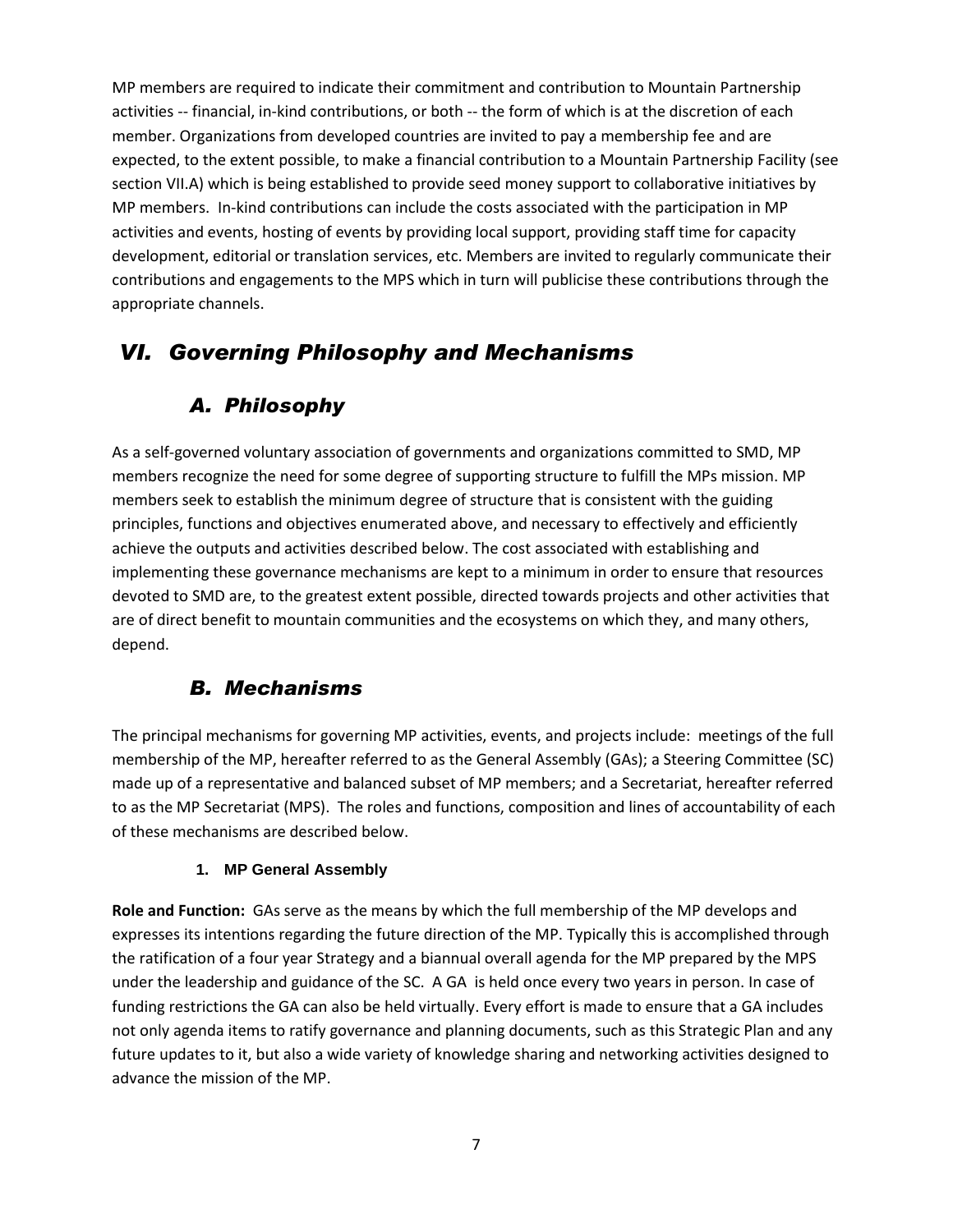**Composition:** GAs are open to participation from all members of the MP. Consistent with the function of GAs to advance the mission of the MP and SMD in general, as well as the guiding principle of collaboration with entities that are working on SMD who are not MP members, GAs are also open to entities that are not members of the MP. However, only entities that are members of the MP can participate in decisions about the future of the MP.

**Funding:** Members are encouraged to contribute to the organization of GAs and to mobilize resources to support their own and other members' participation. MPS will also seek resources to ensure that members with financial constraints will be able to participate.

### **2. Steering Committee**

**Role and Function:** The SC serves as a representative body of MP members that oversees the preparation of a four-year Strategy and a two-year general agenda for the MP. The SC also monitors and oversees the work of the MPS and reviews and approves its specific biennial budget and Work Plan which derives from the general agenda of the MP. The Strategy as well as the general agenda are presented to the full MP membership for ratification at a GA. The members of the SC do not represent their own institutions but their regions and/or electoral groups. In addition they should have the capacity to understand other regions and, accordingly, have a global perspective. The SC meets in person at least once per year and can meet virtually at the discretion of the Chair, or Vice Chair in the absence of the Chair.

**Composition:** The SC shall include no more than 15 people who are representative of the diverse membership of the MP, both in terms of the types of governments and organizations that are current MP members as well as a balanced representation of the world's numerous mountainous regions (see Section V.B.). The composition of the SC (15 members) is proposed as follows (for the clustering of the current members according to the six regions and electoral groups please refer to Annex 4):

- 1 representative of the national government members from each major mountain region (6 members);
- 1 representative of the civil society from each major mountain region (6 members);
- 1 representative of global organizations (1 member);
- 1 representative of the donor organizations to the MPS (1 member);
- 1 representative of the host institution of the MPS (1 member);

The MPS Coordinator will participate in the SC meetings as Observer. Other Observers (e.g. experts, resource persons) might be invited to SC meetings as required by the agenda of a particular session.

The selection of the SC members takes place in the preparation for the GA and the composition of the SC is approved at the GA. The nomination process is carried out within the different electoral groups and may be facilitated, on request, by the MPS. The members within each electoral group are invited to express their interest in becoming a member of the SC. The selection will then be made through a voting system within each electoral group. The SC members will serve for four years and can be re-elected for a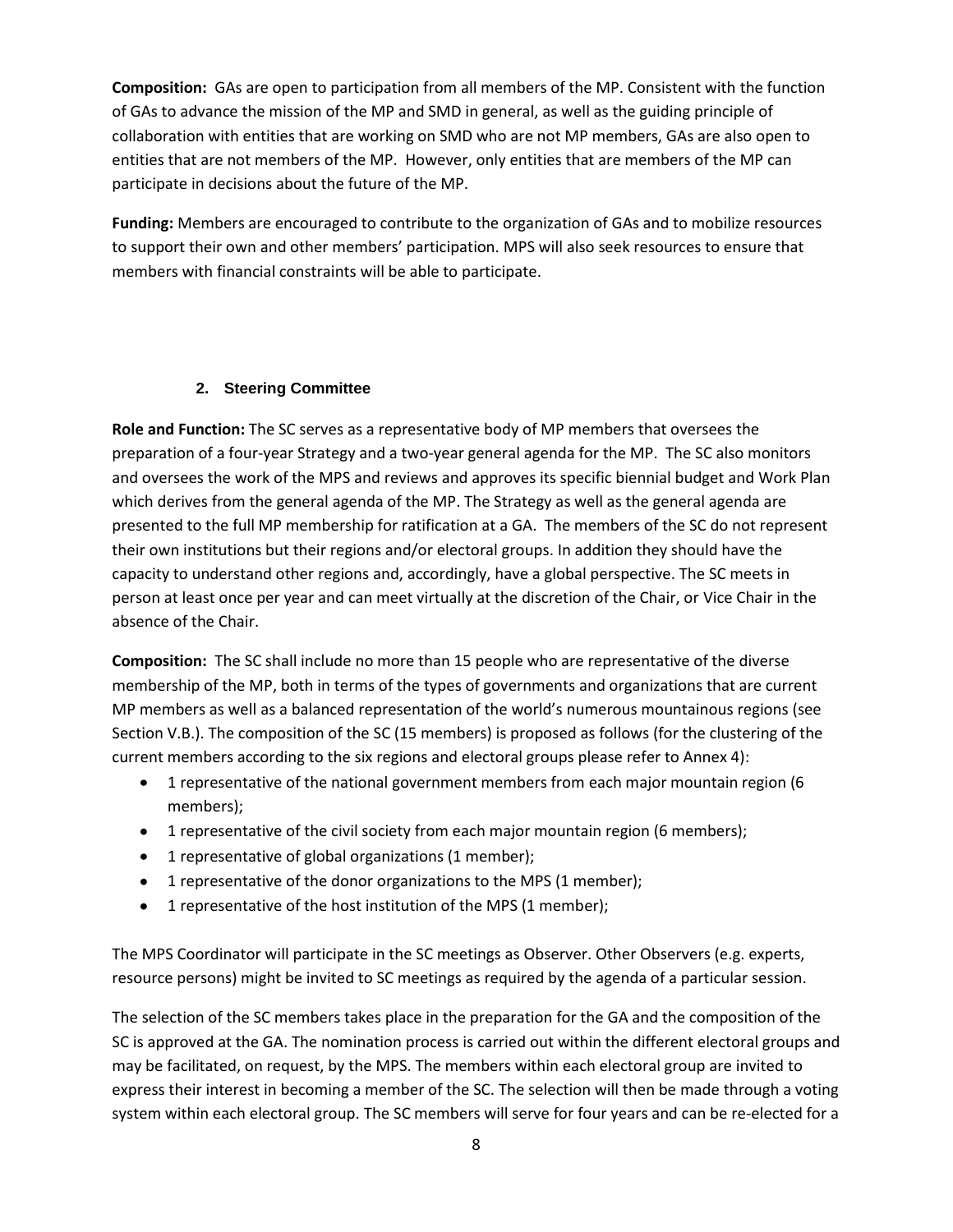second four-year term. The SC members select a Chairperson and a Vice-Chair. These positions rotate on a two-year basis to ensure active engagement of new leaders and to avoid extended over-reliance on the willingness of just a few MP Members to commit the time, energy and resources that are required to fulfill these roles. The Chair is responsible for conducting the meetings of the SC. The Vice-Chair will conduct SC meetings in the absence of the Chair. The detailed ToR of the SC are available in Appendix 1.

**Accountability:** The SC is accountable to the MP members. If any MP Member believes the SC or one of its members is not fulfilling its function, it has an obligation to inform the SC and to state the reasons why they believe the SC is not fulfilling its function. The SC has an obligation to respond to any such communications in a timely manner. The performance of the SC members will be reviewed every two years on the occasion of the GA meeting.

**Funding:** Members are encouraged to mobilize their own resources to participate in these meetings. The MPS will seek resources to support the participation of those members with financial constraints.

### **3. MP Secretariat**

**Role and Function:** The MP Secretariat plays an active and supportive role to the MP membership as a whole, and to the SC, providing services that link MP Members and initiatives, fostering synergies and complementarities to promote closer collaboration and achieve greater coherence in MP efforts. In this role, the main tasks of the Secretariat are to promote advocacy and capacity development activities, and provide communication and information services, knowledge management and brokering functions by acting as a networking and liaison point for MP members. In addition, the MPS promotes the identification and mobilization of resources and investments for SMD, providing MP members with information about the availability of funds for SMD from all possible sources on an on-going basis.

**Composition:** The staff composition of the MPS is reviewed and, if necessary, revised every two years upon approval of its bi-annual work plan. The hosting arrangement of the MPS is revisited every four years during the GA, but an annual appraisal is conducted every year by the SC or its Chairperson. The MPS is managed by a coordinator who will be appointed or re-confirmed by the SC every two years. The detailed ToR of the MPS are available in Appendix 2, the ToRs of the MPS Coordinator in Appendix 3. The MPS is currently hosted by the Food and Agriculture Organization of the United Nations (FAO), building on its formally designated role as the U.N. Lead Agency for mountains and benefiting in particular from support from FAO Technical Departments and extended network of regional, subregional and national offices.

**Accountability:** The MPS is accountable to the SC and ultimately to all MP members. It is funded through financial and in-kind contributions from MP Members. In its current hosting arrangement, the MPS is required to coordinate with FAO with regard to its formal roles.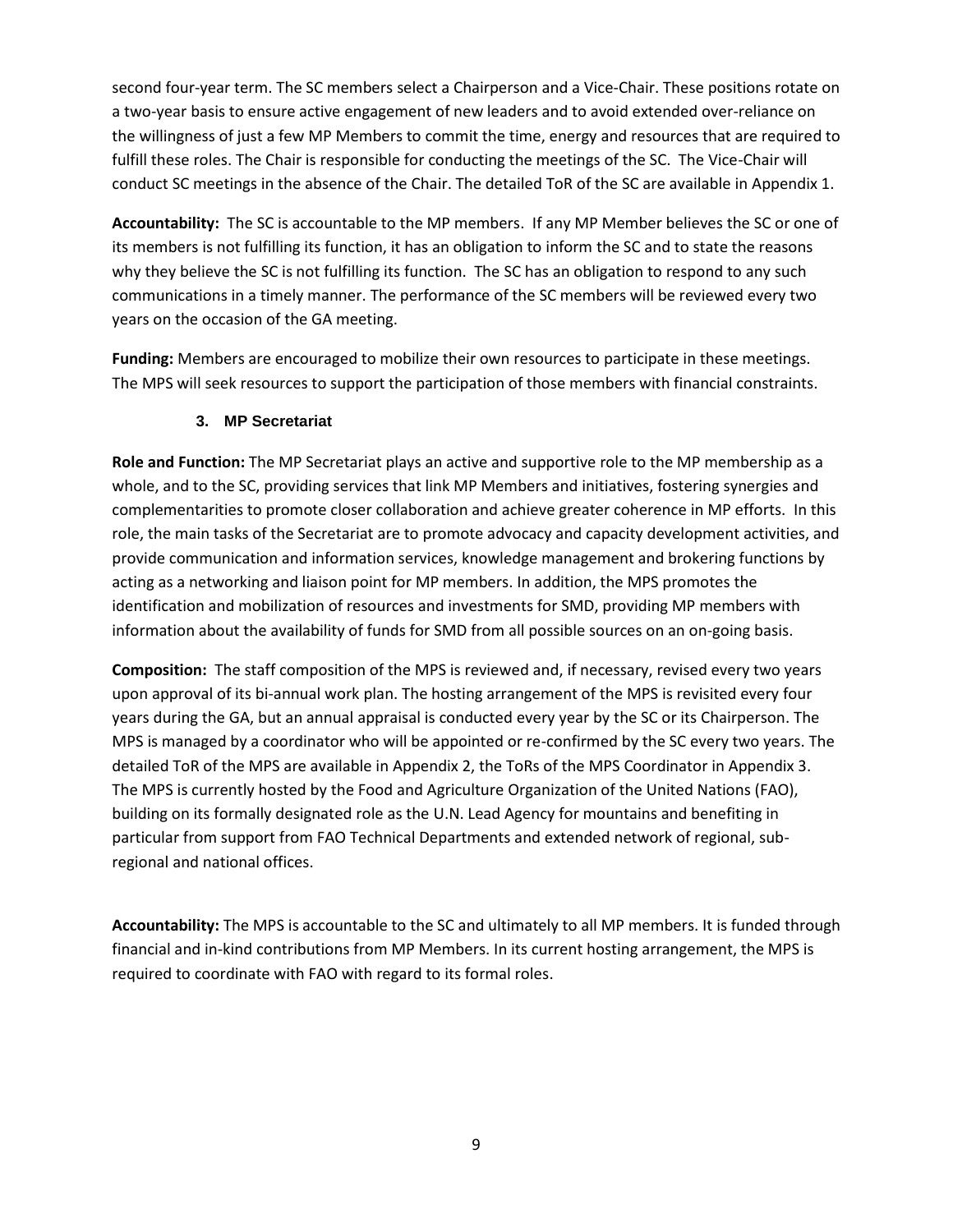# *VII. Putting the Mountain Partnership into practice*

## *A. Outputs and activities*

The outputs and activities stated below follow the logic of the functions and objectives of the MP which are presented in section IV. The outputs and activities are for the Mountain Partnership as a whole and are valid for the entire period of this strategy. They provide the key elements for the development of the bi-annual agenda of the MP and the specific work plan of the MPS respectively. The latter typically includes activities and responsibilities for only a subset of the outputs and activities listed below according to the decisions by the MP Steering Committee. Elements which are not covered by the work plan of the MPS might be taken on board by members or group of members who have a particular interest and expertise in those issues. The list of outputs and activities listed below is neither comprehensive nor follows any order of priority.

### **1. Outputs and activities for function "advocacy"**

- a) Develop a succinct, focused and practical advocacy strategy for SMD;
- b) Work towards mainstreaming the principles of SMD contained in Chapter 13 of Agenda 21 and the Rio+20 outcome document in global multilateral environmental agreements and their implementation;
- c) Ensure that aspects of SMD are effectively considered in the further implementation of the MDGs and promote the inclusion of a subset of SMD components in the process of defining the United Nations Sustainable Development Goals (SDGs);
- d) Prepare MP members for active participation in UN processes (especially Conventions) and intergovernmental mechanisms (e.g., World Economic Forum, G20, ASEAN, BRICS, APEC, other relevant forums) and work towards the mainstreaming of SMD issues in these processes;
- e) Develop key messages, briefs, other promotional and advocacy materials, and tools related to SMD and provide them to member countries to use when formulating their positions for important negotiations, e.g. in the context of the UN Conventions or other international processes;
- f) Establish and implement an ongoing worldwide awareness campaign for SMD (a generic and universal campaign to be adapted and implemented by members);
- g) Identify and bring on board well known personalities who are ready to act as "Goodwill ambassadors" or "champions" for SMD; and
- h) Ensure global support to regional advocacy initiatives.

### **2. Outputs and activities for function "knowledge management and communication"**

a) Develop and implement a comprehensive and well structured knowledge management and communications strategy for the MP;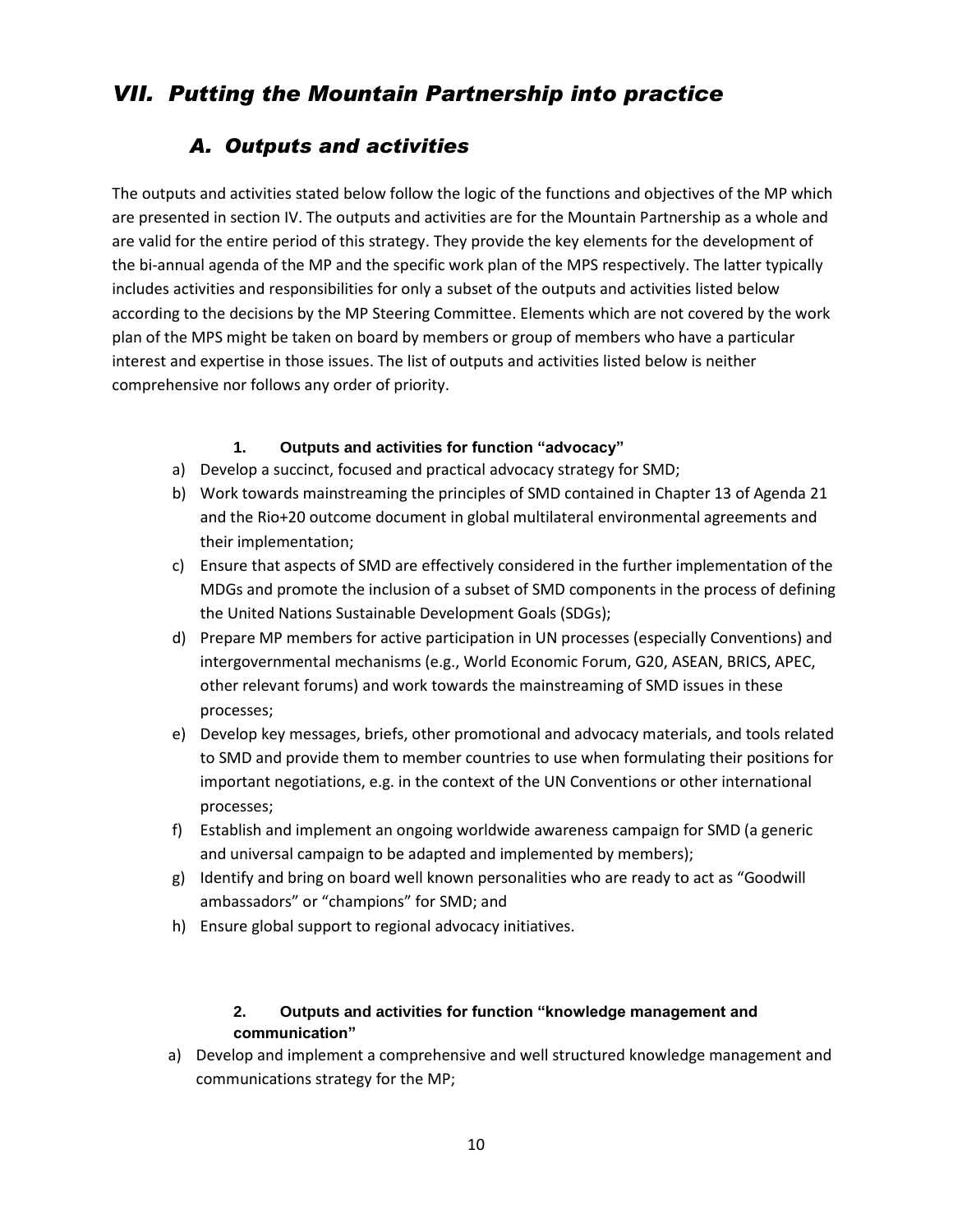- b) Undertake analyses and quantitative assessments of mountain natural resource management and conservation issues and of socio-economic development challenges of mountain societies as well as of their interactions and wider linkages (e.g., ecosystem services, climate change, poverty reduction, food security), and design solutions for these challenges;
- c) Facilitate the collection of new and emerging scientific and technical knowledge that can be used to increase the attention to mountains and to work towards SMD, and carry out gap identification and needs assessments;
- d) Prepare, on a regular basis, national or regional reports on the state of sustainable mountain development;
- e) Implement an informative, reliable, and interactive global entry point for mountain-related information (knowledge hub/gateway/portal) to fulfill the needs of MP members from all mountain regions as well as for other users such as the subscribers of the former Mountain Forum lists;
- f) Convene and facilitate exchanges, conferences, fora and other information-sharing mechanisms between MP members and with other stakeholders;
- g) Mobilise contribution of MP members to global processes which FAO is tasked by the UN General Assembly to coordinate, such as the International Mountain Day and the preparation, every two years, of the UN Secretary General report; and
- h) Promote media coverage of sustainable mountain development and key solution-oriented policy messages (e.g. by undertaking targeted campaigns linked to major events highlighting the Mountain Agenda, creating a network of mountain journalists both at global and regional level, tapping into the UN media etc).

### **3. Outputs and activities for function "capacity development and technology transfer"**

- a) Promote the development of curricula on SMD for different stakeholder groups (school children, high school and university students, project managers, government technicians, etc.) by tapping into the vast experience available within the membership of the MP and beyond;
- b) Develop capacity on SMD (scientific, technical, thematic, negotiation, etc.) among MP members and other stakeholders interested in SMD to enhance their effectiveness and impact, e.g. through the organisation of training courses;
- c) Organise education campaigns on SMD for media in order to increase the effectiveness and impact of communication and outreach activities related to SMD;
- d) Organise Youth Forums on how to communicate, how to write, how to approach negotiators, how to network with regard to SMD; and
- e) Identify and share effective technologies and methods (including traditional knowledge) regarding the management of mountain natural resources and environments, e.g. through South-South cooperation.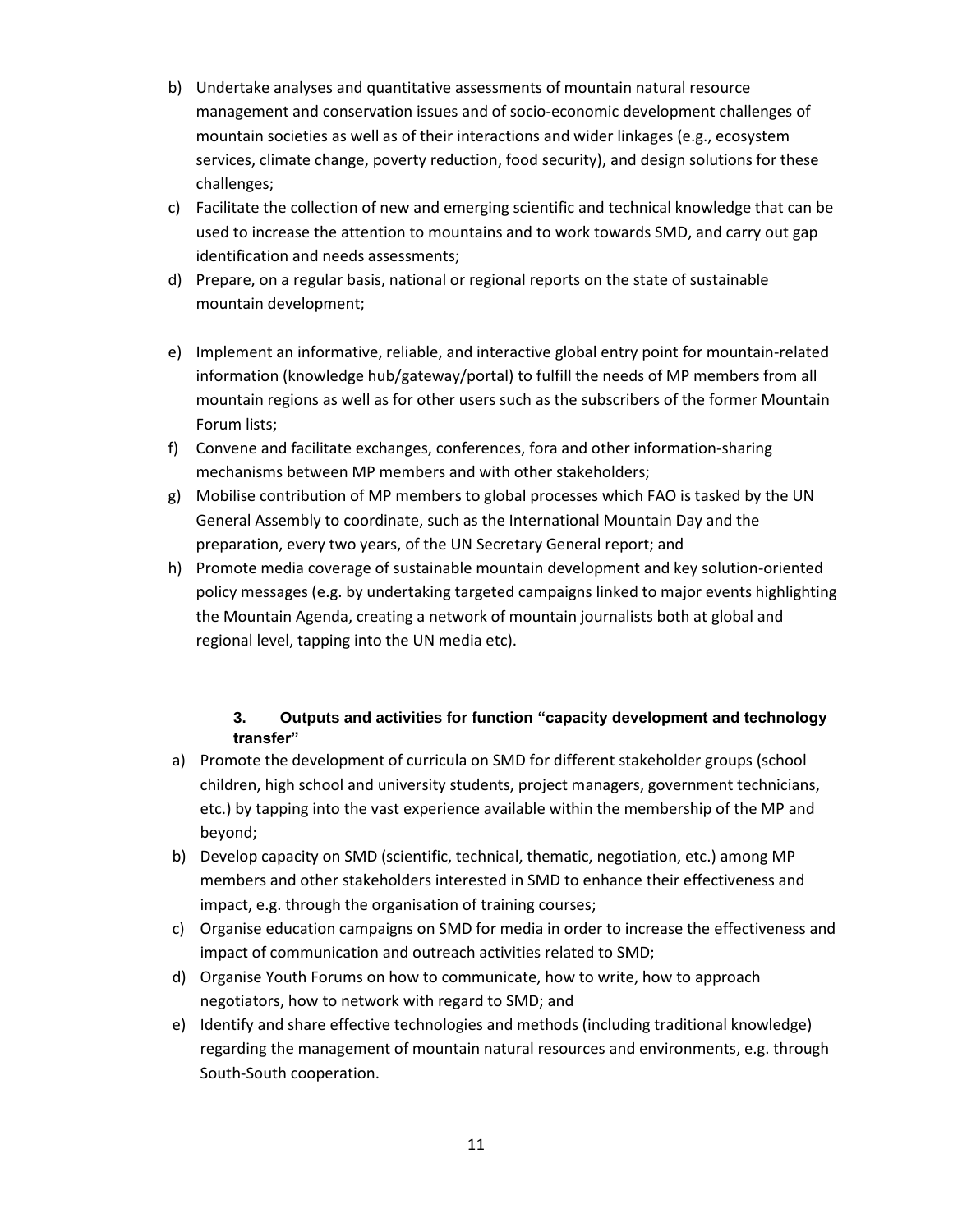### **4. Outputs and activities for function "innovation"**

- a) Work towards transforming (evolving) the MP into a recognized and appreciated platform for innovative and unconventional dialogue and reflection and for the development of new approaches and solutions in all aspects of SMD; and
- b) Organise virtual or physical platforms for brainstorming about forecast developments, emerging issues and observed trends of relevance for SMD and for finding innovative solutions to new challenges;

### **5. Outputs and activities for function "resource mobilization"**

- a) Act as a platform to facilitate donor contacts for MP members who require funds for projects and other initiatives related to SMD;
- b) establish a Global Mountain Facility (or similar) to which investors (including from the private sector) can contribute in order to support a diverse portfolio of SMD projects from individual members or by a group of members;
- c) Undertake a campaign to extend the membership of the MP to influential/strategic partners, especially governments from globally important mountainous countries, foundations and the private sector which might be in a position to provide funding for MP activities or to contribute financially to the Global Mountain Facility;
- d) Work toward ensuring that a portion of climate change adaptation funds are used to support SMD (e.g. by promoting the establishment of a program of work on mountains within the UNFCCC and opening a window to the Green Climate Fund);
- e) Advise staff of MP member countries on how to negotiate and earmark national budget allocations for specific mountain-related needs and priorities; and
- f) Develop innovative ways for members to provide in-kind contributions to MP activities, e.g. through the provision of staff time for translations, graphic designs, hosting of events, technical assistance, etc.

### **6. Outputs and activities for function "joint action"**

- a) Develop communities of practice for key mountain challenges (e.g., Climate Change Adaptation and Risk Management) including linkages to existing centers of excellence, networks, etc., to enable MP members to proactively develop and undertake collaborative projects and other activities;
- b) Develop strategies to address the lack of networks in certain regions to work toward MP goals, including fostering regional communities of interest; and
- c) As an alternative to organizing many low profile side meetings, collaborate and join forces in the preparation and implementation of single and powerful mountain-specific events at regional and global meetings (e.g. COPs of conventions) which create visibility and impact.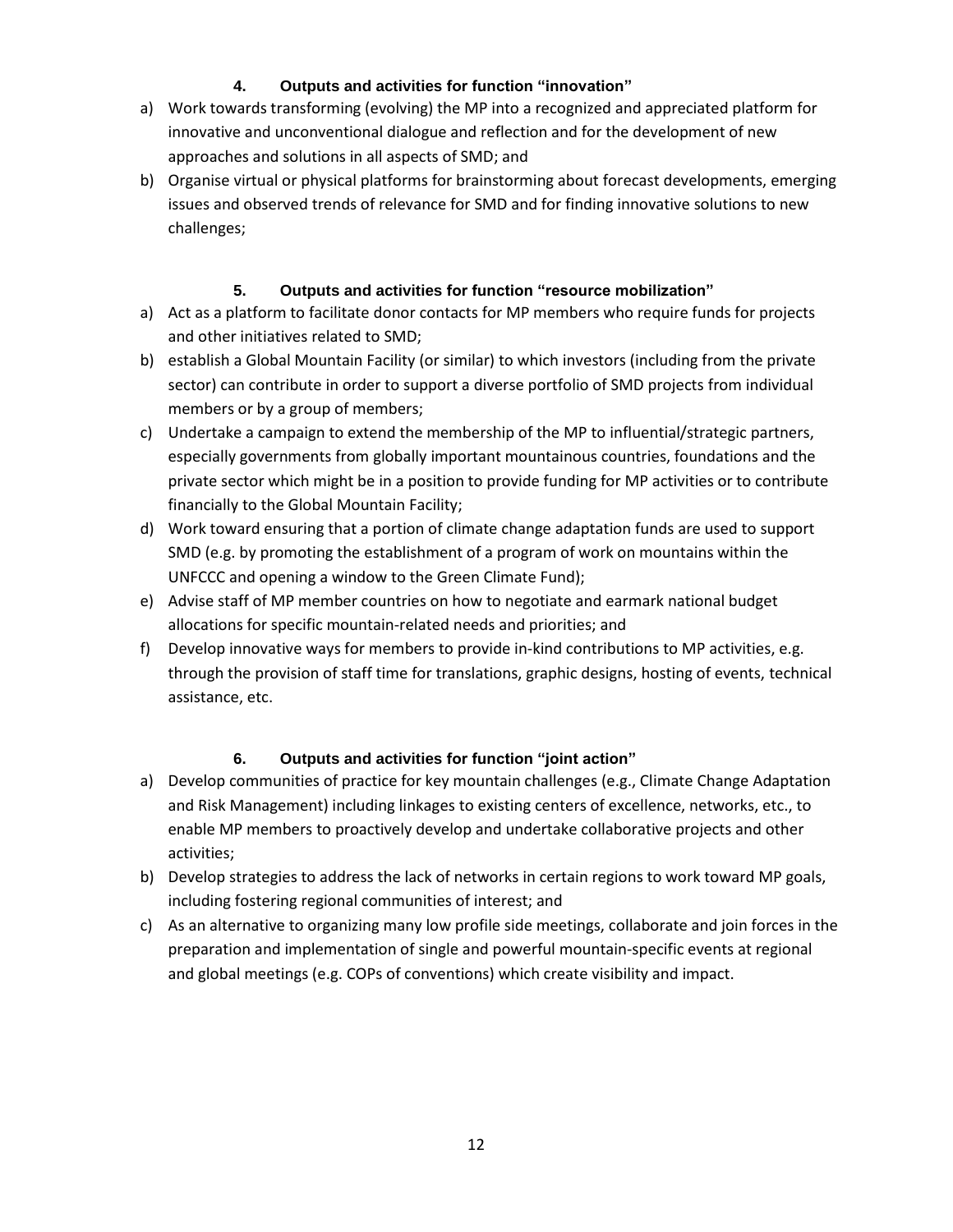### *B. Geographical scale of MP action*

The membership of the MP consists of global, regional, national and local stakeholders. Accordingly, the mandate and action of the MP articulates itself at all these geographical scales. An important role of the MP is to ensure dialogue, negotiation, information flow and exchange of experiences within and across these different levels. How dynamic the MP is within and across these scales depends on the willingness and proactivity of the partners to engage in collaborative action and to promote exchange of information and experiences. The role of the MPS is to facilitate this exchange, negotiation and information flow process.

The national level is a key bridging scale for the functioning of the MP. It allows for decentralizing action down to the sub-national and local levels and, at the same time, bringing local and national experience to regional and global attention.

The coordination of MP activities at regional level is very challenging. Each region has to develop its own mechanism, possibly including the establishment of sub-regional structures, which best fits to the specific regional circumstances, needs and institutional "landscape". Whatever coordination mechanism is developed needs to have maximum legitimacy in convening/building more action, exchange and collaboration among partners. Members in a specific region should be involved in regular coordination, information/experience sharing and mutual support so that the regional representatives in the Steering Committee (the representative of the national government members and the representative of civil society members, see section VI.B) can adequately advocate for the interests and realities of the region as well as of their respective electoral group. Regional or sub-regional structures are not only important for the coordination within the regions but also for the support and reinforcement of the outreach activities of the MPS.

The main focus of work of the MPS is at the global level. However, the MPS provides support, on request, to regional and national level processes and initiatives and, if the human resources allow, also to local level action. As a service provider, the MPS interacts regularly with all members independently of the geographical scale with which they are engaged. In order to ensure high quality support to all these needs and processes, liaison staff (e.g. Junior Professional Officers, seconded staff from national agencies, etc.) may be stationed, on request, in regional, sub-regional or national offices of FAO which offer a neutral and unbiased ground.

### *C. Monitoring and evaluation*

Given the nature of partnerships, the monitoring and evaluation of impacts and the quantification of results are very difficult and challenging. A "light" monitoring and evaluation system will be established for the MP, based on a number of criteria and indicators. The objective of this system will be to ensure that the MP fulfills its mission and that MP members contribute to its achievement. This system will also include templates and guidelines for members for the reporting process on activities and contributions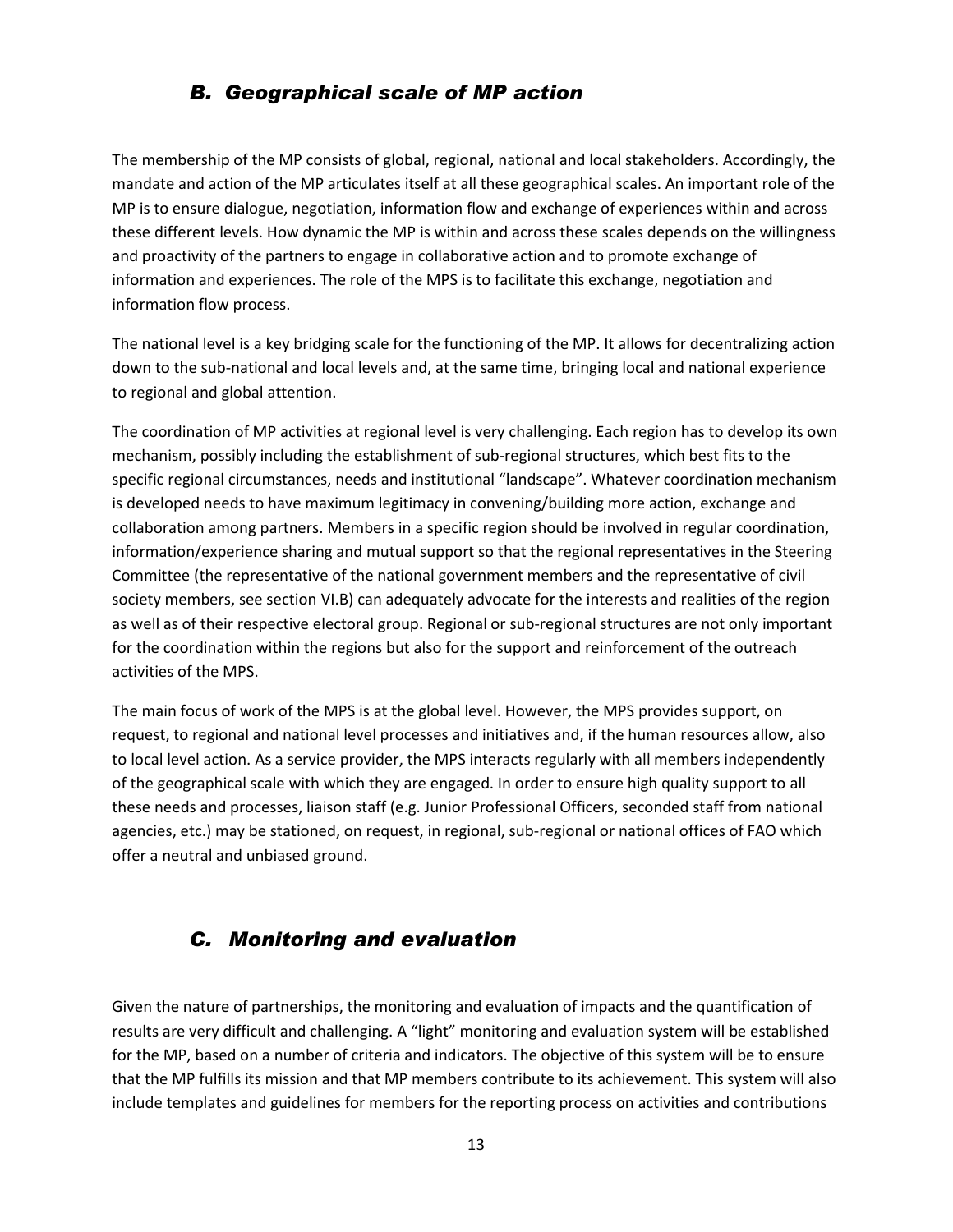(in-kind and financial). Finally it will provide for a regular review of the existing membership in order to ensure that the MP includes only partners that wish to actively contribute to its goals.

## *D. Language policy*

At the global level, English is the communication language for the MP. To the extent possible, the MP website, mountain gateway and key communication products will be made available in French, Spanish, Russian and, eventually, also in Chinese. At the regional level the most commonly understood language will be used. At the national level members are encouraged to reach out to members and other stakeholders as much as possible in local languages.

# *E. Use of the Mountain Partnership brand*

Not every mountain-related initiative of MP members is automatically a MP activity. As a general principle, an initiative should only be marked with the MP brand if it clearly derived from the MP. More specifically, an activity or initiative can be labeled as being implemented within the MP if the following criteria are met:

- At least two partners are involved in or contribute to the initiative;
- The initiative is clearly related to SMD and contributes to the MP mission and objectives;

It is important that all initiatives which are being implemented under the MP label are reported to the MPS in order to ensure proper communication to the entire membership. Simple visual brand guidelines will be provided in the communication strategy.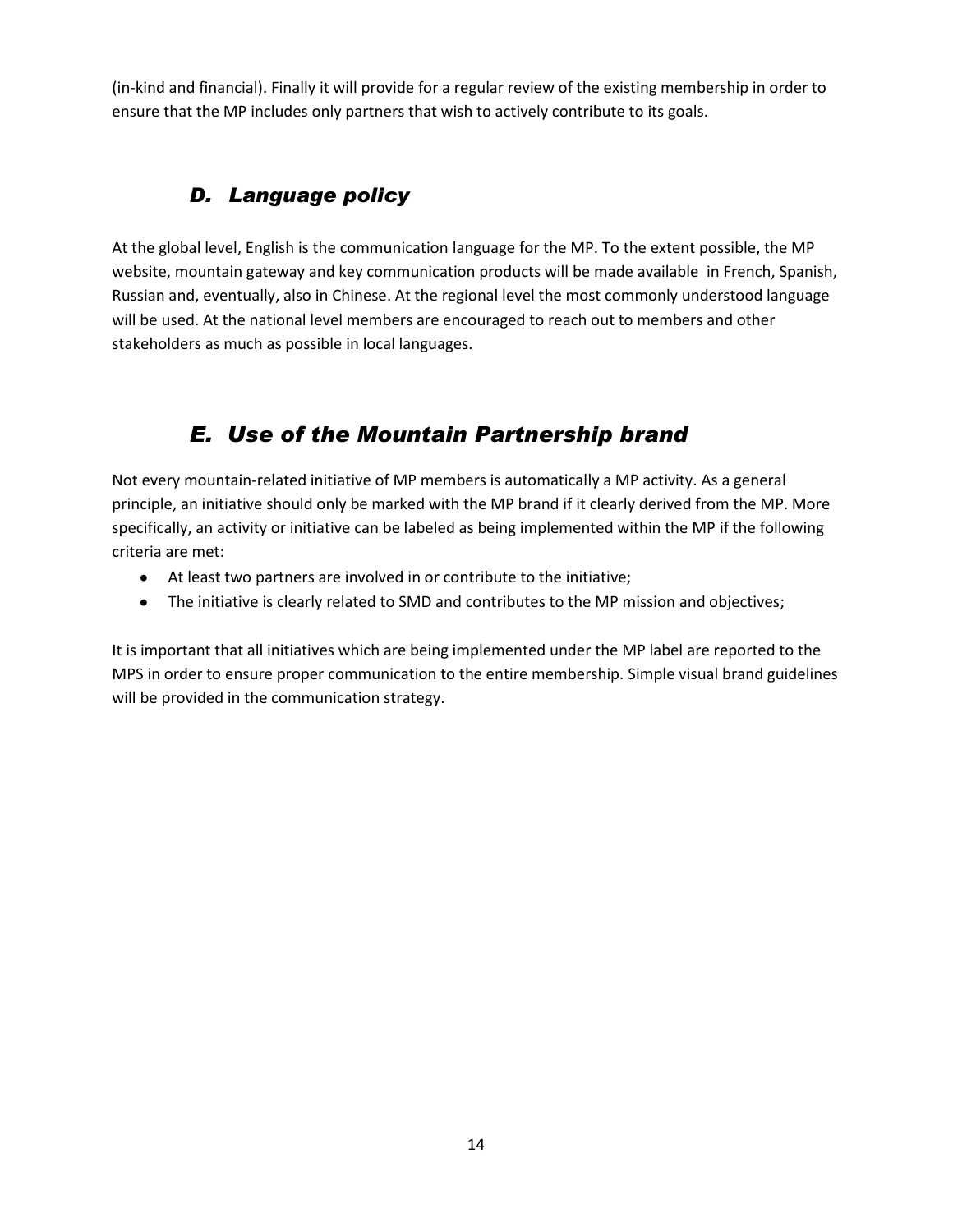## *List of Appendices*

- *Appendix 1: ToR Steering Committee*
- *Appendix 2: ToR MP Secretariat*
- *Appendix 3: ToR Coordinator of the MPS*
- *Appendix 4: Key milestones in the history of the MP*
- *Appendix 5: List of MP members*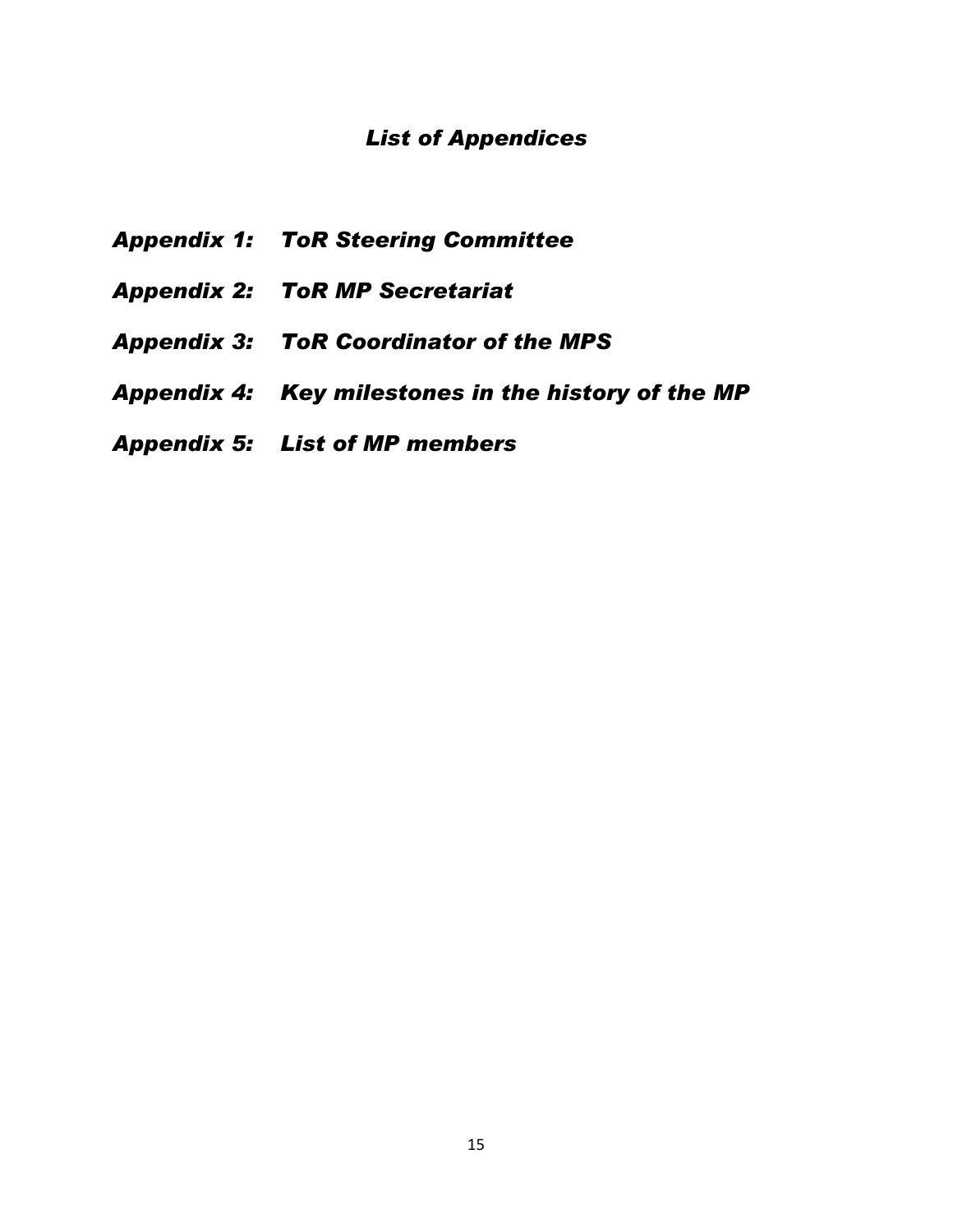### **Terms of Reference**

### **Steering Committee of the Mountain Partnership**

The Steering Committee provides programmatic orientation to the Mountain Partnership and serves as a representative body of its members. Each member of the Steering Committee represents a larger group of members and, accordingly, they are responsible for providing well prepared and consolidated input to the work of the Steering Committee – input which is based on a thorough consultation process. Whenever possible, the SC will make decisions on the basis of consensus. However, if needed, the Steering Committee will vote and decisions will be approved by a simple majority. The Steering Committee carries out the following main responsibilities and tasks:

- Elect a Chair and a Vice-Chair of the Steering Committee with a two year mandate;
- Oversee the preparation of a four-year Strategy and a two-year general agenda for the MP;
- Monitor the implementation of the MP agenda, the achievements and the impacts of MP activities;
- Monitor and oversee the work of the MPS (technical, administrative, financial) and approve its specific biennial Work Plan which derives from the general agenda of the MP;
- Select and recruit the Coordinator of the Mountain Partnership Secretariat (See appendix 3);
- Oversee the recruitment of officers at the Mountain Partnership Secretariat at all levels;
- Meet in person at least once a year, preferably in conjunction with any other suitable event to increase synergies, and interact on a regular basis through electronic communication as needed and requested by the Chair;
- Define criteria for new membership and review, on a regular basis and with support from the MPS, the current members;
- Address commitment issues of MP members and accountability matters of MPS if and when such issues arise.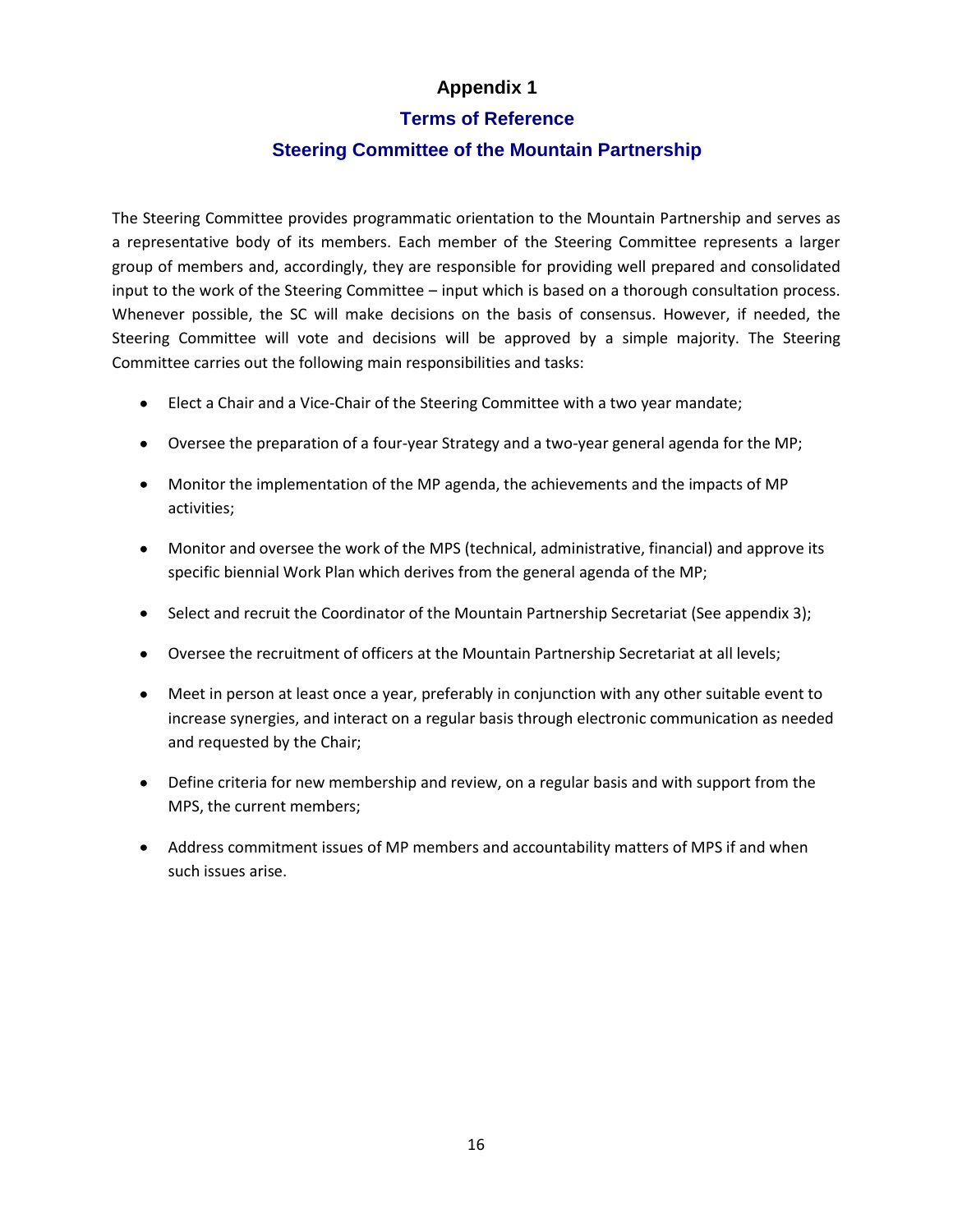**Terms of Reference** 

#### **Mountain Partnership Secretariat**

The MPS plays an active and supportive role to the MP membership as a whole, and to the SC, providing services that link MP Members and foster synergies and complementarities to promote closer collaboration, avoid duplication, and achieve greater coherence in MP efforts. The work plan of the MPS, which is being developed on a bi-annual basis, derives from the general agenda of the MP and is approved by the Steering Committee. The Secretariat is led by a Coordinator who ensures the functioning of the Secretariat. The Coordinator participates in the meetings of the Mountain Partnership Steering Committee as an observer and supports the Chair of the SC in the organization of the respective meetings. The staff composition in the MPS is reviewed and, if necessary, revised every two years upon approval of its bi-annual work plan. The MPS carries out the following main responsibilities and tasks:

- Develop and maintain linkages and provide a supportive structure for MP members and regional initiatives and act as a networking and liaison point for them;
- Provide conceptual input to the MP and coordinate and facilitate its activities;
- Provide brokerage, capacity development, knowledge management, communication and information services in complement with other MP member's efforts;
- Promote the identification and mobilization of resources for SMD and provide MP members with information about the availability of funds from all possible sources on an on-going basis;
- Prepare bi-annual/annual work plans and progress reports as required by the Steering Committee and by donor organizations to the MPS;
- Provide technical, administrative and logistical support to the preparation and implementation of meetings (including the meetings of the Steering Committee);
- Promote and provide advocacy for SMD and support the representation of MP at key events;
- Analyse, on a regular basis, the commitment of MP members and communicate the results to the SC; review new applications for membership and process them according to the criteria defined by the Steering Committee;
- Solicit contributions from MP members to the reporting to UN General Assembly (UNGA), the UN Secretary-General, and the UN Commission on Sustainable Development regarding SMD;
- Provide inputs, as requested, to UNGA resolutions on SMD;
- Engage MP members in International Mountain Day celebrations;
- Liaise with Secretariats of global conventions (e.g. United Nations Convention on Biological Diversity (UNCBD), United Nations Framework Convention on Climate Change (UNFCCC), United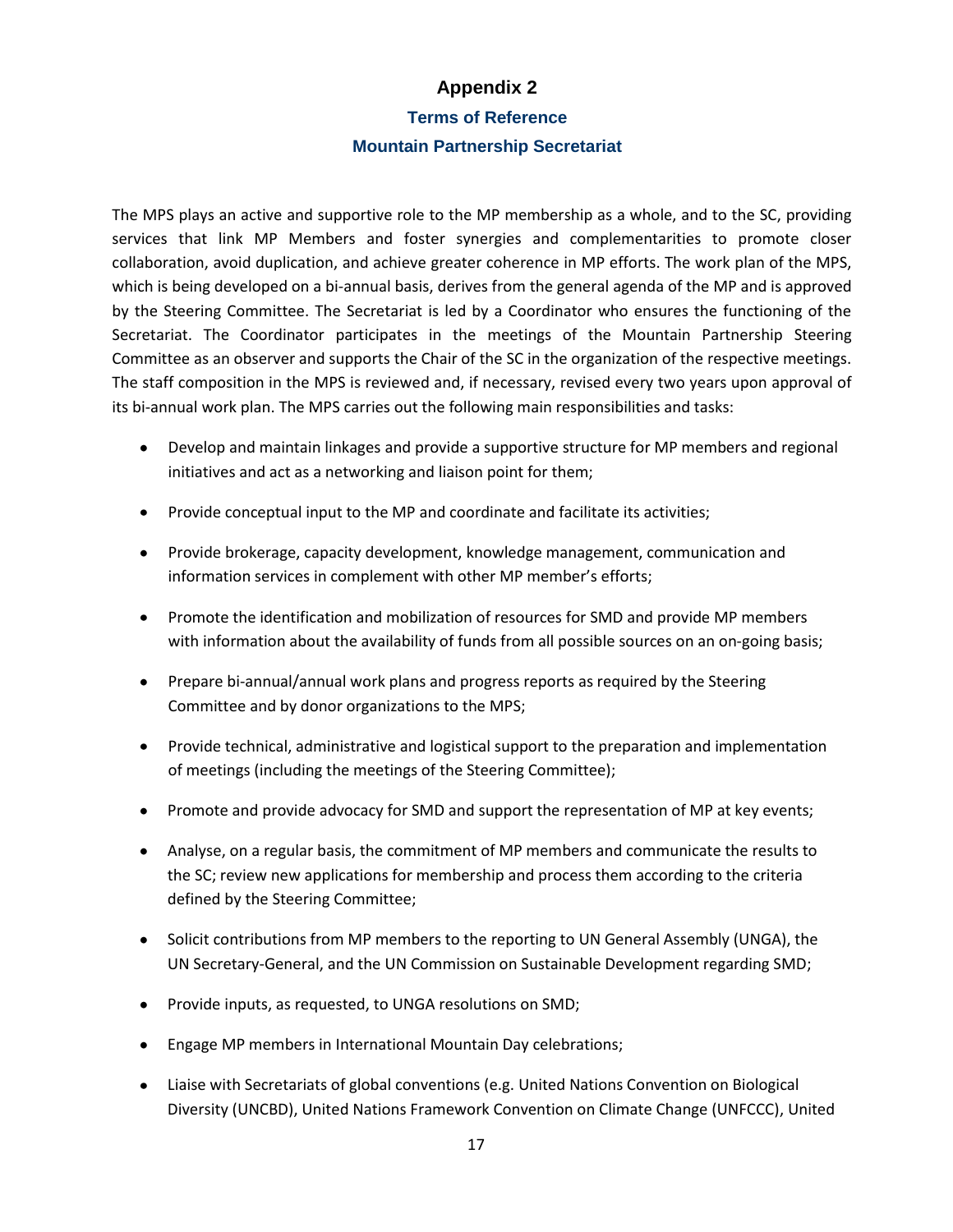Nations Convention to Combat Desertification (UNCCD)) and other global initiatives (e.g. in relation to natural disasters, water, forests, etc.); and

Engage MP members in following up actions on the RIO+20 process regarding the mountain paragraphs.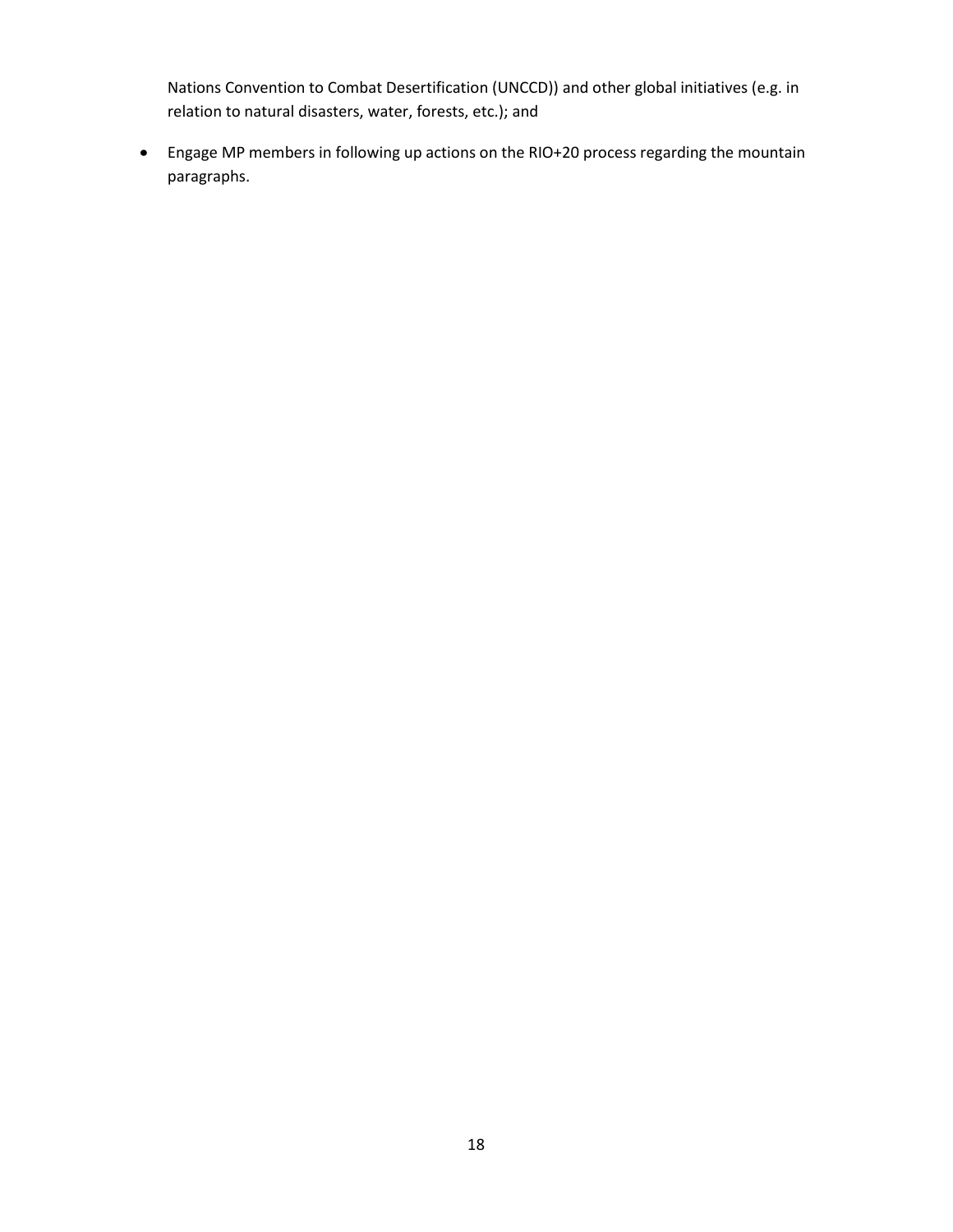### **Terms of Reference**

### **Coordinator of the Mountain Partnership Secretariat**

The MPS is managed by a coordinator provided to the MP as an in-kind contribution by the host organisation. The Coordinator will be appointed or re-confirmed jointly by the SC every two years and will be recruited under the rules and procedures of the host organisation. The Coordinator plans and supervises the implementation of the work of the MPS by carrying out the following main responsibilities and tasks:

- Provide leadership to the MPS staff and conceptual input and support on SMD to the MP as a whole;
- Participate in developing Terms of Reference for MPS staff and in their selection process;
- Coordinate and supervise the work of MPS staff;
- Guide the preparation of bi-annual/annual work plans and progress reports in support of the SC
- Provide financial and budgetary oversight for the funds which are established to fund the MPS or which are channeled through the MPS, including carrying out budget holder responsibilities;
- In consultation with the Chair of the SC, organize, convene and ensure reporting for regular meetings of the Steering Committee;
- Lead resource mobilization activities within the Secretariat, including developing and maintaining linkages with potential donors of Mountain Partnership activities;
- Promote, provide advocacy for and support the representation of the MP at key events by MP members;
- Provide liaison functions services within the host organisation and ensure full collaboration and integration with related technical services.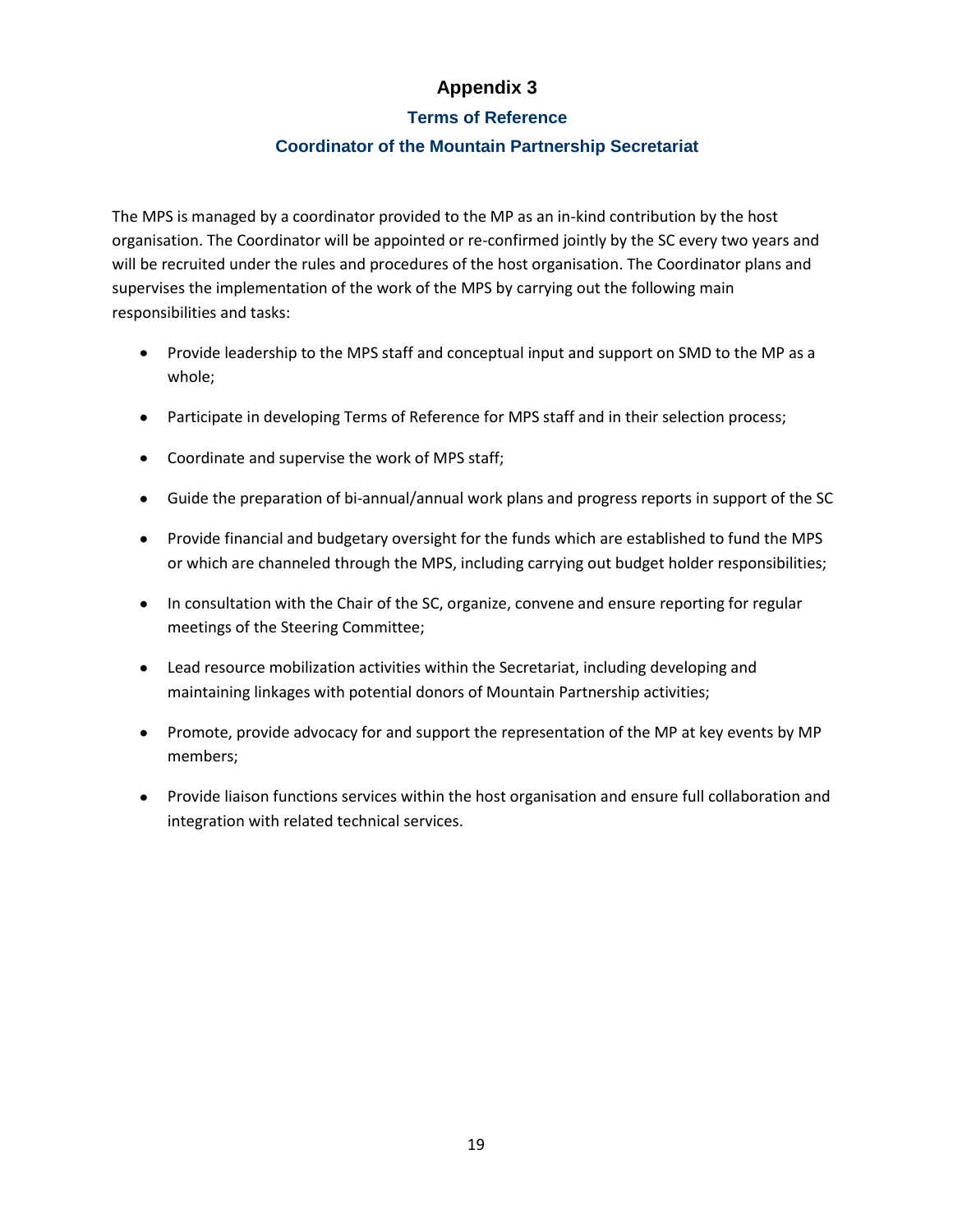### **Key Milestones in the History of the MP**

1992: UN Conference on Environment and Development (UNCED) or Rio Earth Summit includes Chapter 13, '[Managing Fragile Ecosystems: Sustainable Mountain Development](http://www.mountainpartnership.org/publications/publication-detail/en/c/161503/)' in 'Agenda 21', which is signed by heads of state or government of most of the world's nations.

1993: FAO designated as the Task Manager of Chapter 13 of Agenda 21 and, accordingly, as the UN 'Lead Agency for mountains.'

1994-96: Inter-governmental consultations held in Africa, Asia/Pacific, Europe, Latin America, involving representatives of 62 countries and the European Union.

1995: International non-governmental consultation in Lima, Peru, leading to establishment of the [Mountain Forum](http://www.mtnforum.org/) (MF) in 1996.

1998[: Resolution for an International Year of Mountains](http://mountainlex.alpconv.org/images/documents/international/A_RES_53_24.pdf) supported by 130 countries in the UN General Assembly (the largest number ever to support such a resolution).

2002: International Year of the Mountains includes national committees in 78 countries and numerous events and other activities worldwide. The Plan of Implementation of the World Summit for Sustainable Development (WSSD) includes [Paragraph 42](http://mountainlex.alpconv.org/images/documents/international/paragraph_42.pdf) which is focused on sustainable mountain development. The <u>Mountain Partnership</u><sup>2</sup> established as a <u>"Type II" partnership</u>, with an Interim Secretariat housed at FAO.

2003[: First Global Meeting of the MP](http://www.mountainpartnership.org/publications/publication-detail/en/c/161484/) (Merano, Italy); Interim MPS established at FAO.

2004[: Second Global Meeting of the MP](http://www.mountainpartnership.org/about/secondglobalmeeting/en/) (Cusco, Peru) with establishment of various thematic and regional 'Partnership Initiatives.'

2005: MP Secretariat (MPS) established at FAO.

2007: tri-partite external evaluation of the MPS.

 $\overline{\phantom{a}}$ 

2008: MPS regional hub for Latin America established at CONDESAN; MPS regional hub for Asia/Pacific established at ICIMOD (until 2009)

2010: MPS regional hub for Central Asia established at University of Central Asia (UCA)

2011[: Lucerne World Mountain Conference](http://mountainslucerne2011.mtnforum.org/) (Lucerne, Switzerland)

2012: Rio+20 UN Conference on Sustainable Development: [paragraphs 210-212 of](http://www.mountainpartnership.org/publications/publication-detail/en/c/161497/) 'The Future We [Want,'](http://www.mountainpartnership.org/publications/publication-detail/en/c/161497/) the outcome document, focus on sustainable mountain development. The third Global Meeting [of the MP](http://www.mountainpartnership.org/about/thirdglobalmeeting/en/) is held on the margins of Rio+20.

 $^2$  Initially called the International Partnership for Sustainable Development in Mountain Regions; the shorter name has been used since 2004.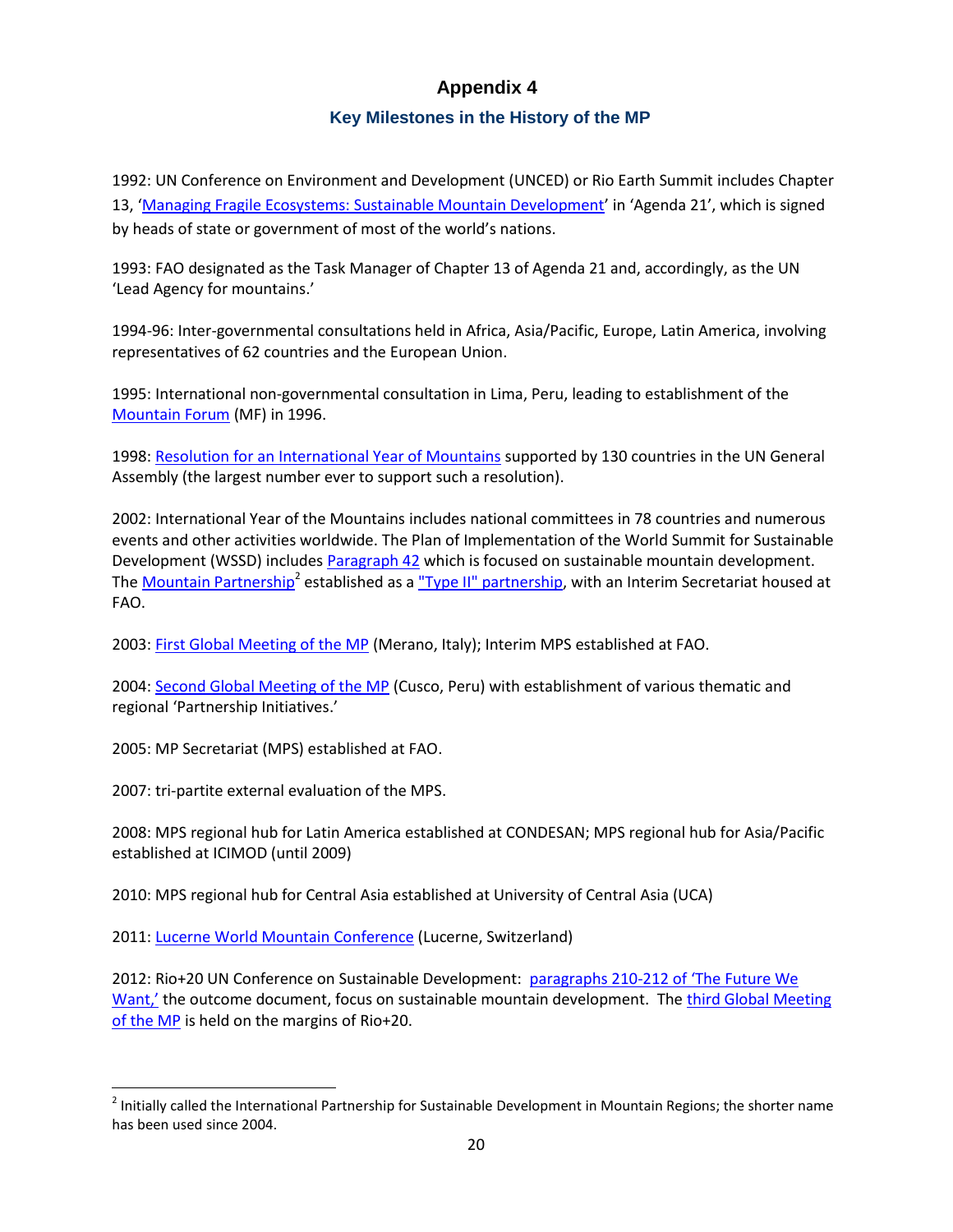### **MOUNTAIN PARTNERSHIP MEMBERS (211)**

#### **Governments (51)**

| North & Central America and the Caribbean (4) | Asia and Pacific (10)                    |
|-----------------------------------------------|------------------------------------------|
| Cuba                                          | Afghanistan                              |
| Guatemala                                     | Altai Republic of the Russian Federation |
| Jamaica                                       | <b>Bhutan</b>                            |
| Mexico                                        | Indonesia                                |
|                                               | Iran                                     |
| South America (7)                             | Kyrgyzstan                               |
| Argentina                                     | Nepal                                    |
| <b>Bolivia</b>                                | Pakistan                                 |
| Chile                                         | Sri Lanka                                |
| Colombia                                      | Ukraine                                  |
| Ecuador                                       |                                          |
| Peru                                          | Sub-Saharan Africa (9)                   |
| Venezuela                                     | Cameroon                                 |
|                                               | Congo (Democratic Republic of)           |
| Europe (16)                                   | Ethiopia                                 |
| Andorra                                       | Ghana                                    |
| Armenia                                       | Guinea                                   |
| Austria                                       | Kenya                                    |
| France                                        | Lesotho                                  |
| Georgia                                       | Madagascar                               |
| Italy                                         | Uganda                                   |
| Liechtenstein                                 |                                          |
| Monaco                                        | <b>Middle East and North Africa (5)</b>  |
| Romania                                       | Algeria                                  |
| Serbia                                        | Jordan                                   |
| Slovakia                                      | Morocco                                  |
| Slovenia                                      | Tunisia                                  |
| Spain                                         | Yemen                                    |
| Switzerland                                   |                                          |
| The Former Yugoslav Republic of Macedonia     |                                          |
| Turkey                                        |                                          |

#### **Global Organizations (21)**

Food and Agriculture Organization of the United Nations (FAO) Global Mountain Action HELP International International Council for Game and Wildlife Conservation International Livestock Research Institute (ILRI)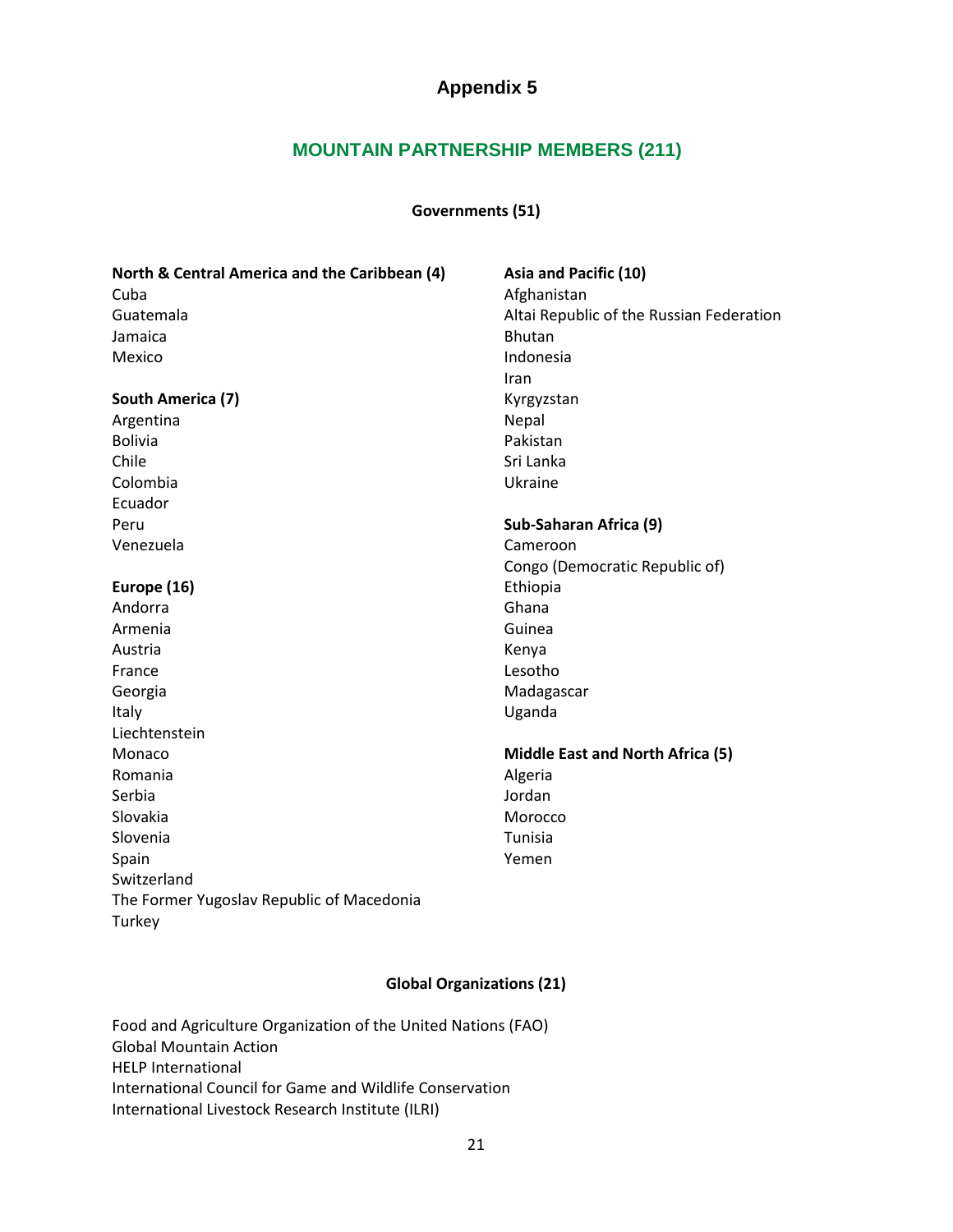International Mountaineering and Climbing Federation (UIAA) International Union for the Conservation of Nature (IUCN) PlaNet Finance Secretariat of the Convention on Biological Diversity (CBD) Secretariat for the Convention to Combat Desertification (CCD) The Mountain Institute (TMI) United Nations Development Programme (UNDP) United Nations Educational, Scientific and Cultural Organization (UNESCO) United Nations Environment Programme (UNEP) United Nations Population Fund (UNFPA) United Nations University (UNU) World Bank (WB) Women Organizing for Change in Agriculture and NRM (WOCAN) World Economic Forum World Mountain People Association (WMPA) World Wildlife Fund International (WWF-International)

#### **Civil Society Members (139)**

#### **North and Central America (16)**

American Councils for International Education (ACTR/ACCELS) Aspen (City of) Aspen International Mountain Foundation (AIMF) Basalt (Town of, USA) Dean's Beans Organic Coffee Company Gruppman International Violin Institute International Development Research Centre (IDRC) Mountain Studies Institute National Meteorological Institute of Costa Rica Orem (City of) Park City Salt Lake City Telluride Institute Tropical Science Center Utah Valley State College and Utah-Russia Institute Vista 360°

#### **South America (21)**

Ancash Association Andean Mountain Association Argentinean Environmental Centre (CAMBIAR) Association for Social Development (ADESO) Bolivian Mountain Institute Consortium for Sustainable Development of the Andean Ecoregion (CONDESAN) Crescente Fértil Foundación Fundepáramos Foundation Agreste Foundation Ecohabitats Foundation Pangea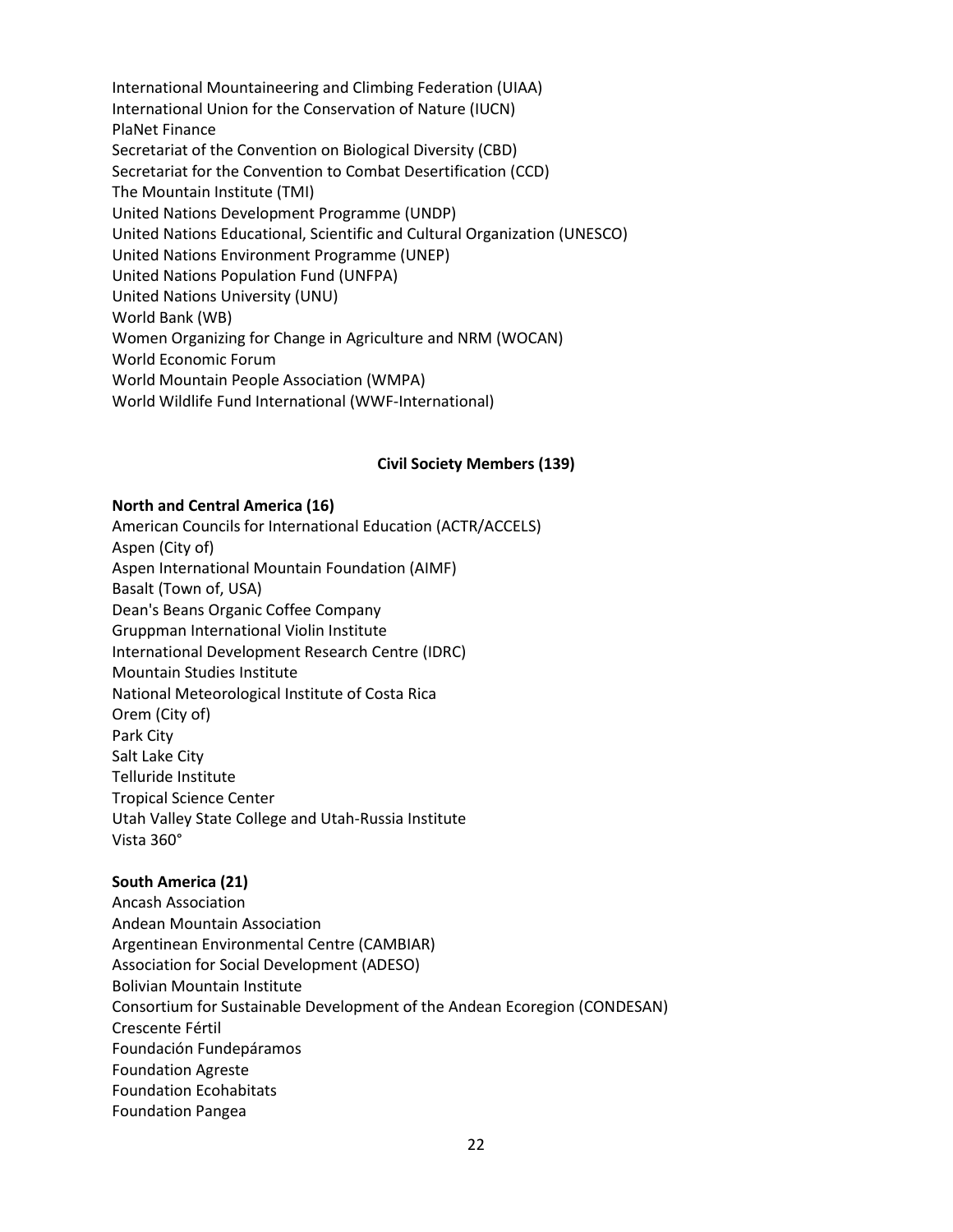Foundation ProYungas Foundation Sendero of Chile Fundación CoMunidad (Panama) Fundación Cordillera Tropical Huayhuash Peru International Potato Center (CIP) Mountain Forum Practical Action Red de Agroindustria Rural del Peru Yachay Wasi **Europe (42)** Active Remedy Ltd. Agriculture Research Council of Italy- Department of Agronomy, Forestry and Land Use (CRA-DAF) Aleevee8 Alpine Convention Association Ardito Desio Association for the Development of Mountain Regions in the Republic of Macedonia (MAKMONTANA) Balkan Foundation for Sustainable Development (BFSD) Bulgarian Association for Development of Mountain Regions (BULMONTANA) Carpathian Convention Centre for Development and Environment (CDE) Centre for Mountain Studies (CMS) CIHEAM-IAMM Club Arc Alpin (CAA) Courmayeur Foundation Department of Development and Protection of Agroforestry Resources (DIVAPRA) - University of Turin Ecological Tourism in Europe (ETE) Euromontana European Academy (EURAC) European Association of Elected Representatives from Mountain Areas (AEM) - Belgium European Association of Elected Representatives from Mountain Areas (AEM) - Poland European Mountain Forum (EMF) Ev-K2-CNR Committee Federal Institute for Less-Favoured and Mountainous Areas (BABF) Foundation for Sustainable Development in Mountain Regions (FDDM) Global Mountain Biodiversity Assessment International Commission for the Protection of the Alps (CIPRA) International Scientific Committee on Research in the Alps (ISCAR) Kavala Institute of Technology (KavTech) MAB-6 Center Metsovion Interdisciplinary Research Center (M.I.R.C) Mountain Research and Development Mountain Research Initiative (MRI) Mountain Research: Man & Environment - Austrian Academy of Sciences Mountain Wilderness Municipality of Dénia (Spain) National Association for the Rural Development of Romanian Mountains National Organization of Mountain Municipalities, Communities and Bodies (UNCEM) ProMONT-BLANC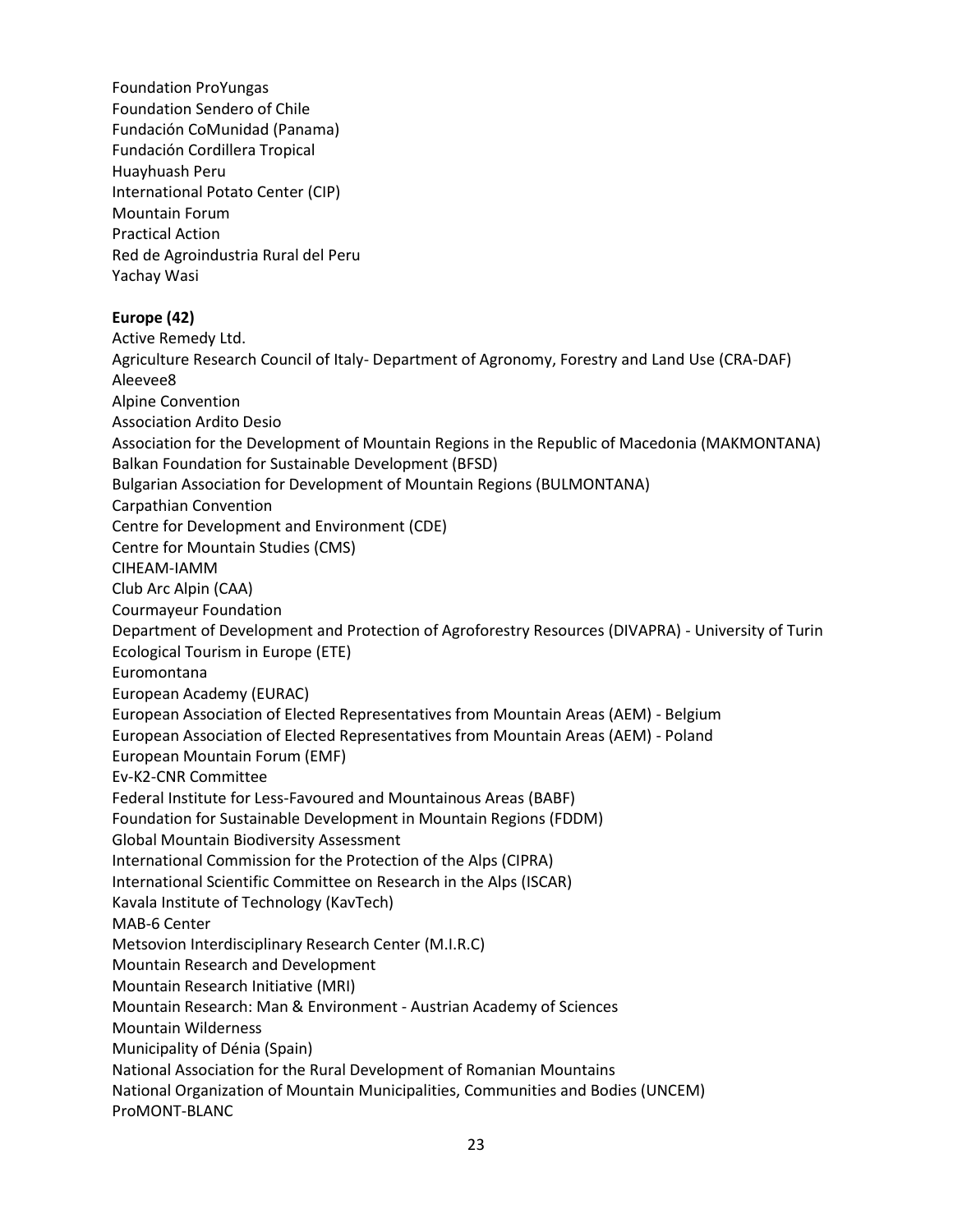Romanian Mountain Forum Sports Medicine School Tatra Agency for Development Promotion and Culture UNESCO Club of Serres

### **Asia and Pacific (41)** Agency of Development Initiatives (ADI) Agrarian Platform Aigine Cultural Research Center Alliance of Central Asian Mountain Communities (AGOCA) Asian Development Bank (ADB) Association of Forest and Land Users of Kyrgyzstan (AFLU Kyrgyzstan) Association of Forest and Land Users of Tajikistan (AFLU Tajikistan) Broad Initiatives for Negros Development (BIND) CAMP Alatoo CAMP Kuhiston CarbonLab, University of Queensland Centre for Climate Change and Disaster Reduction Centre for Environment Education (CEE Himalaya) Ecoforum Ecological Movement BIOM EKOIS Environmental Research Center of the Khazar University (ERCKU) Foundation for Sustainable Development of Altai (FSDA) Guizhou University of Finance and Economics (GUFE) Indigenous Peoples' International Centre for Policy Research and Education (TEBTEBBA) International Centre for Integrated Mountain Development (ICIMOD) Mountain Areas Conservation and Development Services Mountain Societies Development Support Programme Mountain territories of Dagestan Nepal Development Research Institute New World Hope Organization Nilgiri Documentation Centre Non-Timber Forest Products Exchange Programme (NTFP) Pan Himalayan Grassroots Development Foundation Pendeba Society Prakriti, a mountain environment group Public Foundation "Ergene" Public Foundation Kyrgyzstan Mountain Societies Regional Environmental Centre for Central Asia Resources Himalaya Foundation Rural Development Fund Society for Conserving Planet and Life (COPAL) Suldoz Kouhyaran Institute Swat Youth Front UNISON University of Central Asia

#### **Sub-Saharan Africa (13)**

African Conservation Foundation